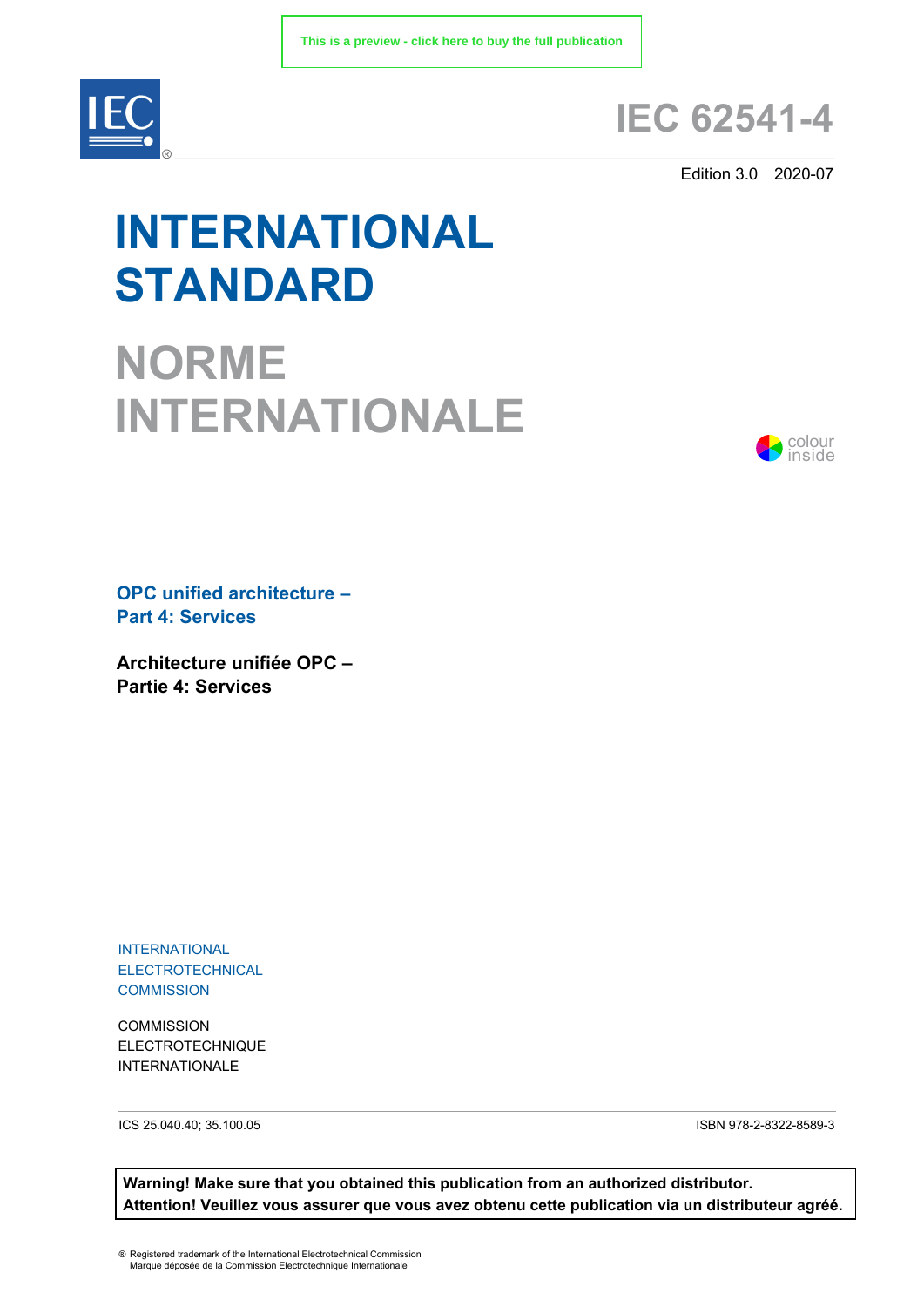$-2-$ 

IEC 62541-4:2020 © IEC 2020

# CONTENTS

| 1              |       |  |  |  |
|----------------|-------|--|--|--|
| 2              |       |  |  |  |
| 3              |       |  |  |  |
|                | 3.1   |  |  |  |
|                | 3.2   |  |  |  |
|                | 3.3   |  |  |  |
| $\overline{4}$ |       |  |  |  |
|                | 4.1   |  |  |  |
|                | 4.2   |  |  |  |
| 5              |       |  |  |  |
|                | 5.1   |  |  |  |
|                | 5.2   |  |  |  |
|                | 5.3   |  |  |  |
|                | 5.4   |  |  |  |
|                | 5.4.1 |  |  |  |
|                | 5.4.2 |  |  |  |
|                | 5.4.3 |  |  |  |
|                | 5.4.4 |  |  |  |
|                | 5.4.5 |  |  |  |
|                | 5.4.6 |  |  |  |
|                | 5.5   |  |  |  |
|                | 5.5.1 |  |  |  |
|                | 5.5.2 |  |  |  |
|                | 5.5.3 |  |  |  |
|                | 5.6   |  |  |  |
|                | 5.6.1 |  |  |  |
|                | 5.6.2 |  |  |  |
|                | 5.6.3 |  |  |  |
|                | 5.6.4 |  |  |  |
|                | 5.6.5 |  |  |  |
|                | 5.7   |  |  |  |
|                | 5.7.1 |  |  |  |
|                | 5.7.2 |  |  |  |
|                | 5.7.3 |  |  |  |
|                | 5.7.4 |  |  |  |
|                | 5.7.5 |  |  |  |
|                | 5.8   |  |  |  |
|                | 5.8.1 |  |  |  |
|                | 5.8.2 |  |  |  |
|                | 5.8.3 |  |  |  |
|                | 5.8.4 |  |  |  |
|                | 5.8.5 |  |  |  |
|                | 5.8.6 |  |  |  |
|                | 5.9   |  |  |  |
|                | 5.9.1 |  |  |  |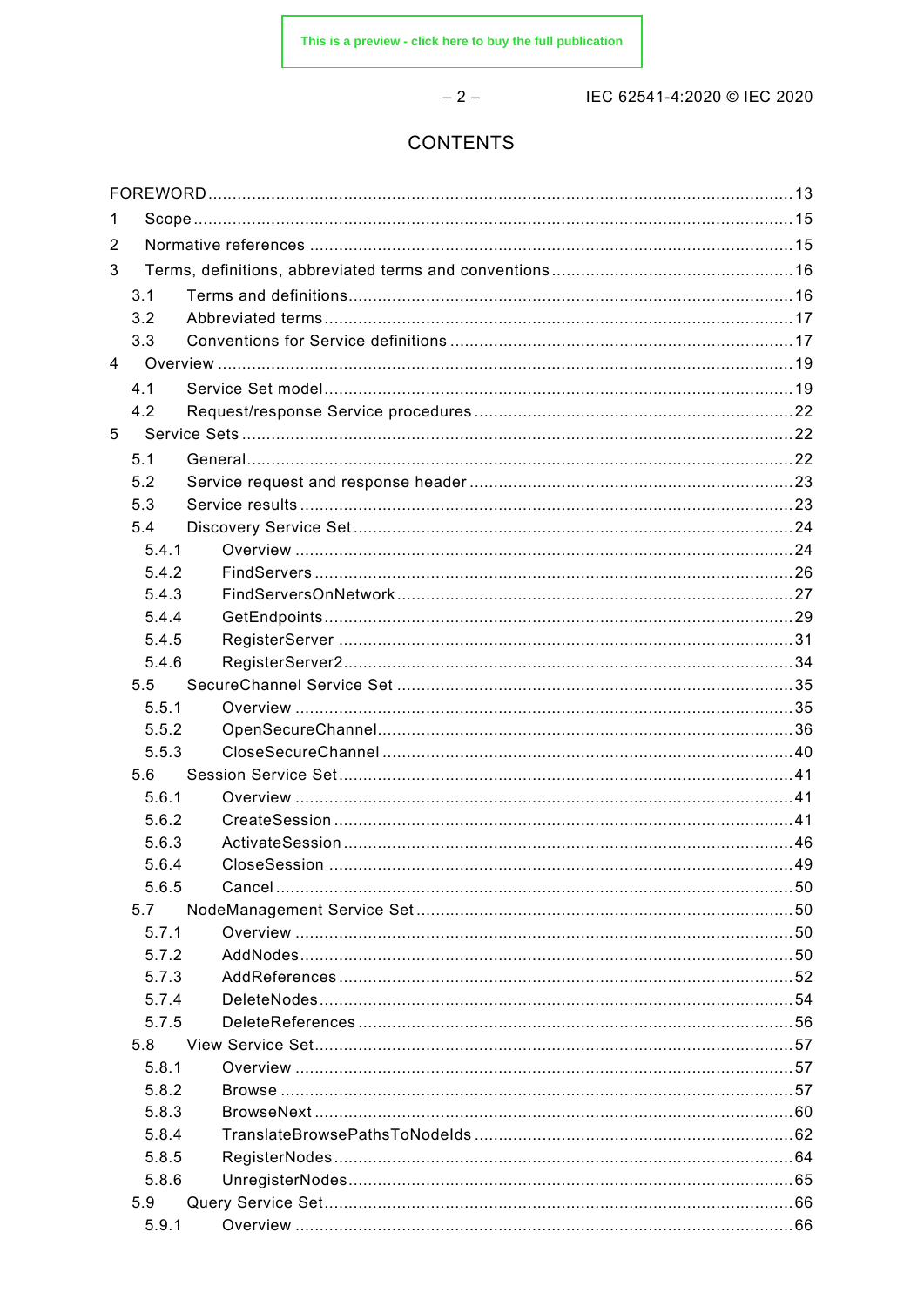|   | 5.9.2  |                                                                  |  |
|---|--------|------------------------------------------------------------------|--|
|   | 5.9.3  |                                                                  |  |
|   | 5.9.4  |                                                                  |  |
|   | 5.10   |                                                                  |  |
|   | 5.10.1 |                                                                  |  |
|   | 5.10.2 |                                                                  |  |
|   | 5.10.3 |                                                                  |  |
|   | 5.10.4 |                                                                  |  |
|   | 5.10.5 |                                                                  |  |
|   | 5.11   |                                                                  |  |
|   | 5.11.1 |                                                                  |  |
|   | 5.11.2 |                                                                  |  |
|   | 5.12   |                                                                  |  |
|   | 5.12.1 |                                                                  |  |
|   | 5.12.2 |                                                                  |  |
|   | 5.12.3 |                                                                  |  |
|   | 5.12.4 |                                                                  |  |
|   | 5.12.5 |                                                                  |  |
|   | 5.12.6 |                                                                  |  |
|   | 5.13   |                                                                  |  |
|   | 5.13.1 |                                                                  |  |
|   | 5.13.2 |                                                                  |  |
|   | 5.13.3 |                                                                  |  |
|   | 5.13.4 |                                                                  |  |
|   | 5.13.5 |                                                                  |  |
|   | 5.13.6 |                                                                  |  |
|   | 5.13.7 |                                                                  |  |
|   | 5.13.8 |                                                                  |  |
| 6 |        |                                                                  |  |
|   | 6.1    |                                                                  |  |
|   |        |                                                                  |  |
|   | 6.1.2  | Obtaining and installing an Application Instance Certificate 117 |  |
|   | 6.1.3  |                                                                  |  |
|   | 6.1.4  |                                                                  |  |
|   | 6.1.5  |                                                                  |  |
|   | 6.1.6  |                                                                  |  |
|   | 6.2    |                                                                  |  |
|   | 6.2.1  |                                                                  |  |
|   | 6.2.2  |                                                                  |  |
|   | 6.2.3  |                                                                  |  |
|   | 6.3    |                                                                  |  |
|   | 6.3.1  |                                                                  |  |
|   | 6.3.2  |                                                                  |  |
|   | 6.3.3  |                                                                  |  |
|   | 6.4    |                                                                  |  |
|   | 6.5    |                                                                  |  |
|   | 6.5.1  |                                                                  |  |
|   | 6.5.2  |                                                                  |  |
|   | 6.5.3  |                                                                  |  |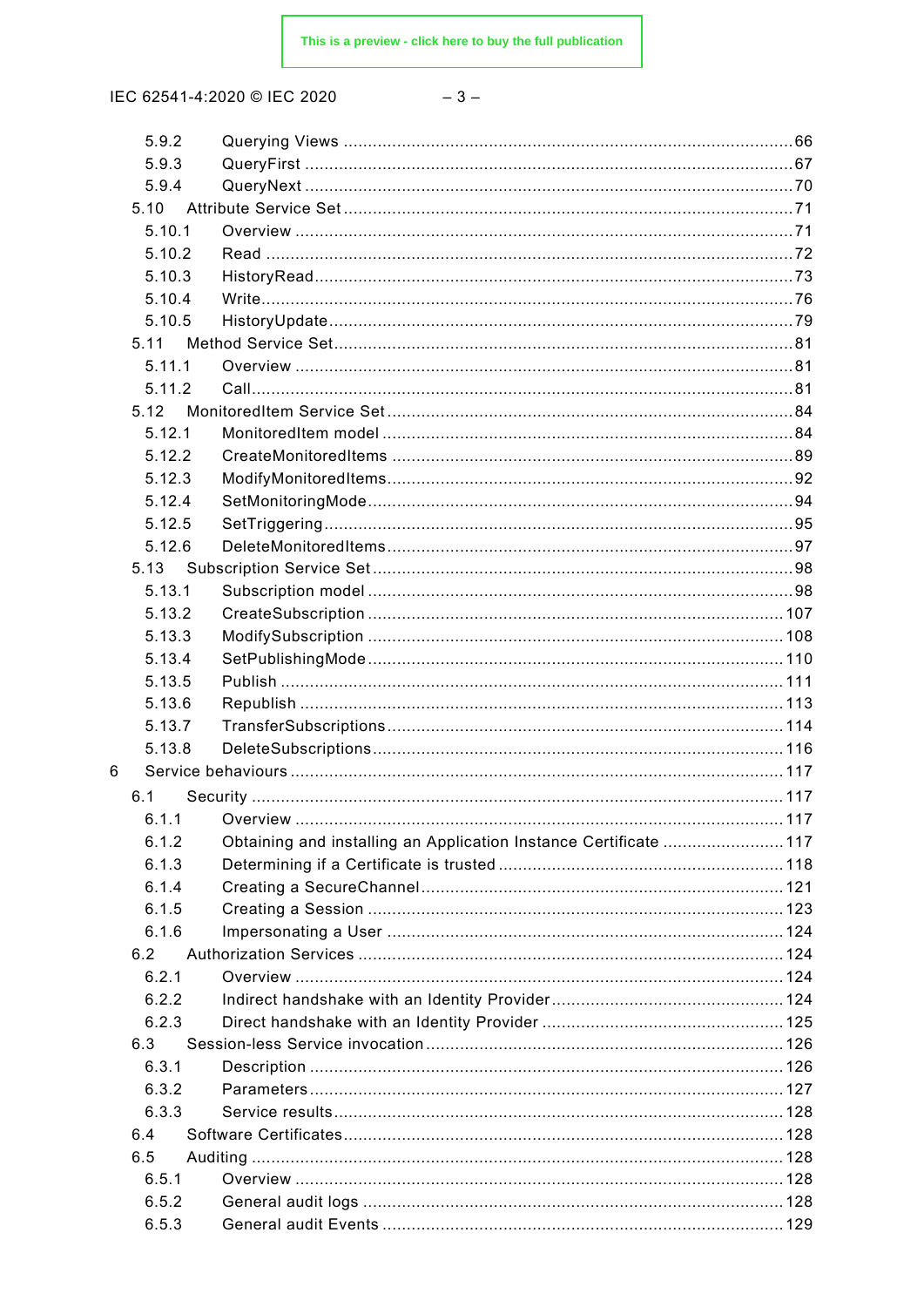#### $-4-$

|                | 6.5.4  |                                                                          |  |
|----------------|--------|--------------------------------------------------------------------------|--|
|                | 6.5.5  |                                                                          |  |
|                | 6.5.6  |                                                                          |  |
|                | 6.5.7  |                                                                          |  |
|                | 6.5.8  |                                                                          |  |
|                | 6.5.9  |                                                                          |  |
|                | 6.5.10 | Auditing for View, Query, MonitoredItem and Subscription Service Set 131 |  |
|                | 6.6    |                                                                          |  |
|                | 6.6.1  |                                                                          |  |
|                | 6.6.2  |                                                                          |  |
|                | 6.6.3  |                                                                          |  |
|                | 6.6.4  |                                                                          |  |
|                | 6.6.5  |                                                                          |  |
|                | 6.7    |                                                                          |  |
|                | 6.8    |                                                                          |  |
| $\overline{7}$ |        |                                                                          |  |
|                | 7.1    |                                                                          |  |
|                | 7.2    |                                                                          |  |
|                | 7.3    |                                                                          |  |
|                | 7.4    |                                                                          |  |
|                | 7.4.1  |                                                                          |  |
|                | 7.4.2  |                                                                          |  |
|                | 7.4.3  |                                                                          |  |
|                | 7.4.4  |                                                                          |  |
|                | 7.5    |                                                                          |  |
|                | 7.6    |                                                                          |  |
|                | 7.7    |                                                                          |  |
|                | 7.7.1  |                                                                          |  |
|                | 7.7.2  |                                                                          |  |
|                | 7.7.3  |                                                                          |  |
|                | 7.7.4  |                                                                          |  |
|                | 7.7.5  |                                                                          |  |
|                | 7.8    |                                                                          |  |
|                | 7.9    |                                                                          |  |
|                | 7.9.1  |                                                                          |  |
|                | 7.9.2  |                                                                          |  |
|                | 7.10   |                                                                          |  |
|                | 7.11   |                                                                          |  |
|                | 7.12   |                                                                          |  |
|                | 7.13   |                                                                          |  |
|                | 7.14   |                                                                          |  |
|                | 7.15   |                                                                          |  |
|                | 7.16   |                                                                          |  |
|                | 7.17   |                                                                          |  |
|                | 7.17.1 |                                                                          |  |
|                | 7.17.2 |                                                                          |  |
|                | 7.17.3 |                                                                          |  |
|                | 7.17.4 |                                                                          |  |
|                | 7.18   |                                                                          |  |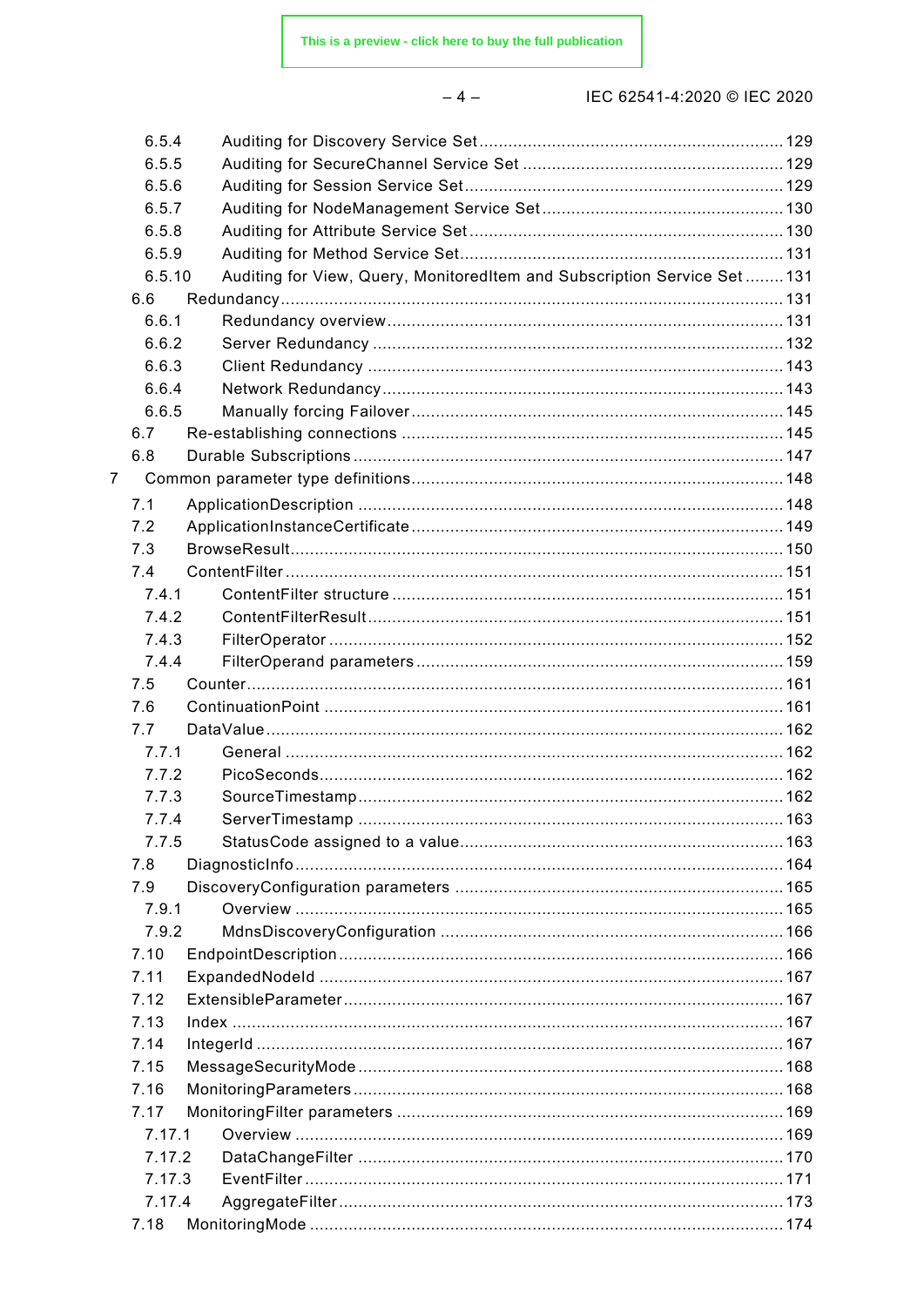|  | ×<br>۰. |  |
|--|---------|--|
|--|---------|--|

| 7.19    |  |  |
|---------|--|--|
| 7.19.1  |  |  |
| 7.19.2  |  |  |
| 7.19.3  |  |  |
| 7.19.4  |  |  |
| 7.19.5  |  |  |
| 7.19.6  |  |  |
| 7.19.7  |  |  |
| 7.19.8  |  |  |
| 7.19.9  |  |  |
| 7.19.10 |  |  |
| 7.20    |  |  |
| 7.20.1  |  |  |
| 7.20.2  |  |  |
| 7.20.3  |  |  |
| 7.20.4  |  |  |
| 7.21    |  |  |
| 7.22    |  |  |
| 7.23    |  |  |
| 7.24    |  |  |
| 7.25    |  |  |
| 7.26    |  |  |
| 7.27    |  |  |
| 7.28    |  |  |
| 7.29    |  |  |
| 7.30    |  |  |
| 7.31    |  |  |
| 7.32    |  |  |
| 7.33    |  |  |
| 7.34    |  |  |
| 7.34.1  |  |  |
| 7.34.2  |  |  |
| 7.35    |  |  |
| 7.36    |  |  |
| 7.36.1  |  |  |
| 7.36.2  |  |  |
| 7.36.3  |  |  |
| 7.36.4  |  |  |
| 7.36.5  |  |  |
| 7.36.6  |  |  |
| 7.37    |  |  |
| 7.38    |  |  |
| 7.39    |  |  |
|         |  |  |
| A.1     |  |  |
| A.2     |  |  |
| A.3     |  |  |
|         |  |  |
| B.1     |  |  |
|         |  |  |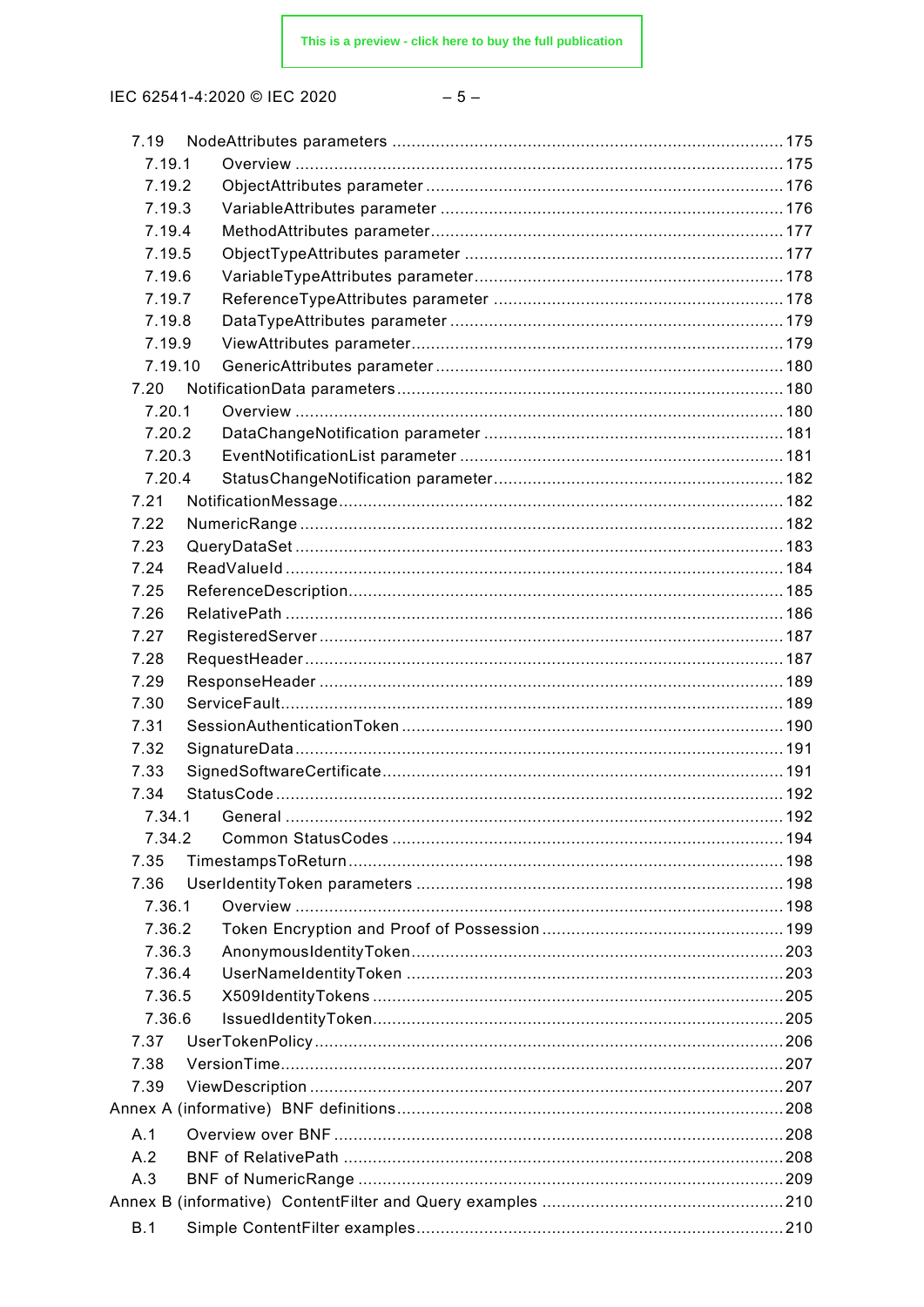|--|--|--|

| B.1.1          |                                                                                |  |
|----------------|--------------------------------------------------------------------------------|--|
| B.1.2          |                                                                                |  |
| <b>B.1.3</b>   |                                                                                |  |
| B.2            |                                                                                |  |
| B.2.1          |                                                                                |  |
| B.2.2          |                                                                                |  |
| B.2.3          |                                                                                |  |
| B.2.4          |                                                                                |  |
| B.2.5<br>B.2.6 |                                                                                |  |
| B.2.7          |                                                                                |  |
| B.2.8          |                                                                                |  |
| <b>B.2.9</b>   |                                                                                |  |
| B.2.10         |                                                                                |  |
| B.2.11         |                                                                                |  |
| B.2.12         |                                                                                |  |
|                |                                                                                |  |
|                |                                                                                |  |
|                |                                                                                |  |
|                |                                                                                |  |
|                |                                                                                |  |
|                |                                                                                |  |
|                |                                                                                |  |
|                |                                                                                |  |
|                |                                                                                |  |
|                |                                                                                |  |
|                |                                                                                |  |
|                |                                                                                |  |
|                | Figure 12 - The registration process - Automatically launched servers32        |  |
|                |                                                                                |  |
|                |                                                                                |  |
|                |                                                                                |  |
|                |                                                                                |  |
|                |                                                                                |  |
|                |                                                                                |  |
|                |                                                                                |  |
|                | Figure 19 - Obtaining and installing an Application Instance Certificate118    |  |
|                | Figure 20 - Determining if an Application Instance Certificate is trusted  121 |  |
|                |                                                                                |  |
|                |                                                                                |  |
|                |                                                                                |  |
|                |                                                                                |  |
|                |                                                                                |  |
|                |                                                                                |  |
|                |                                                                                |  |
|                |                                                                                |  |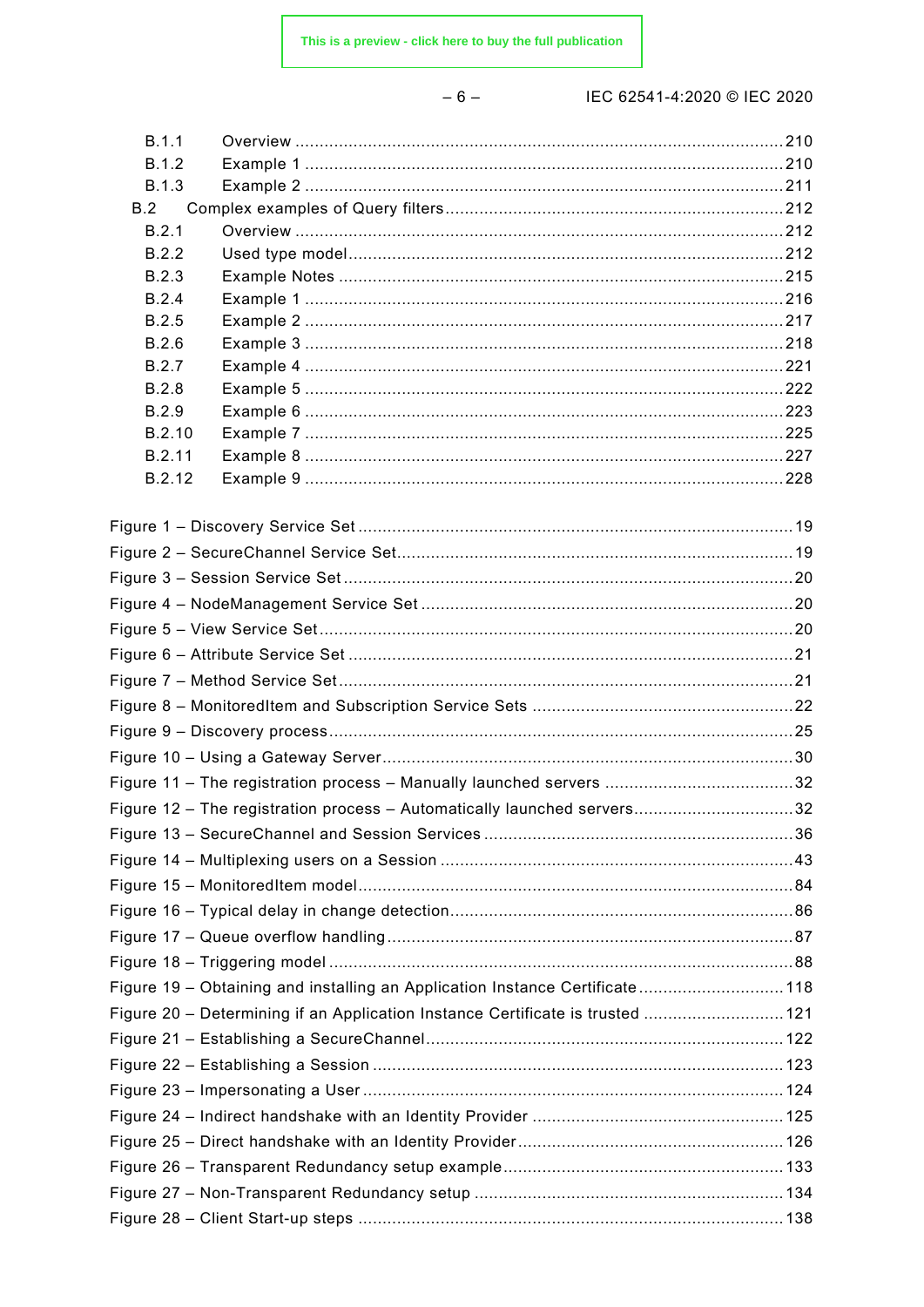IEC 62541-4:2020 © IEC 2020 – 7 –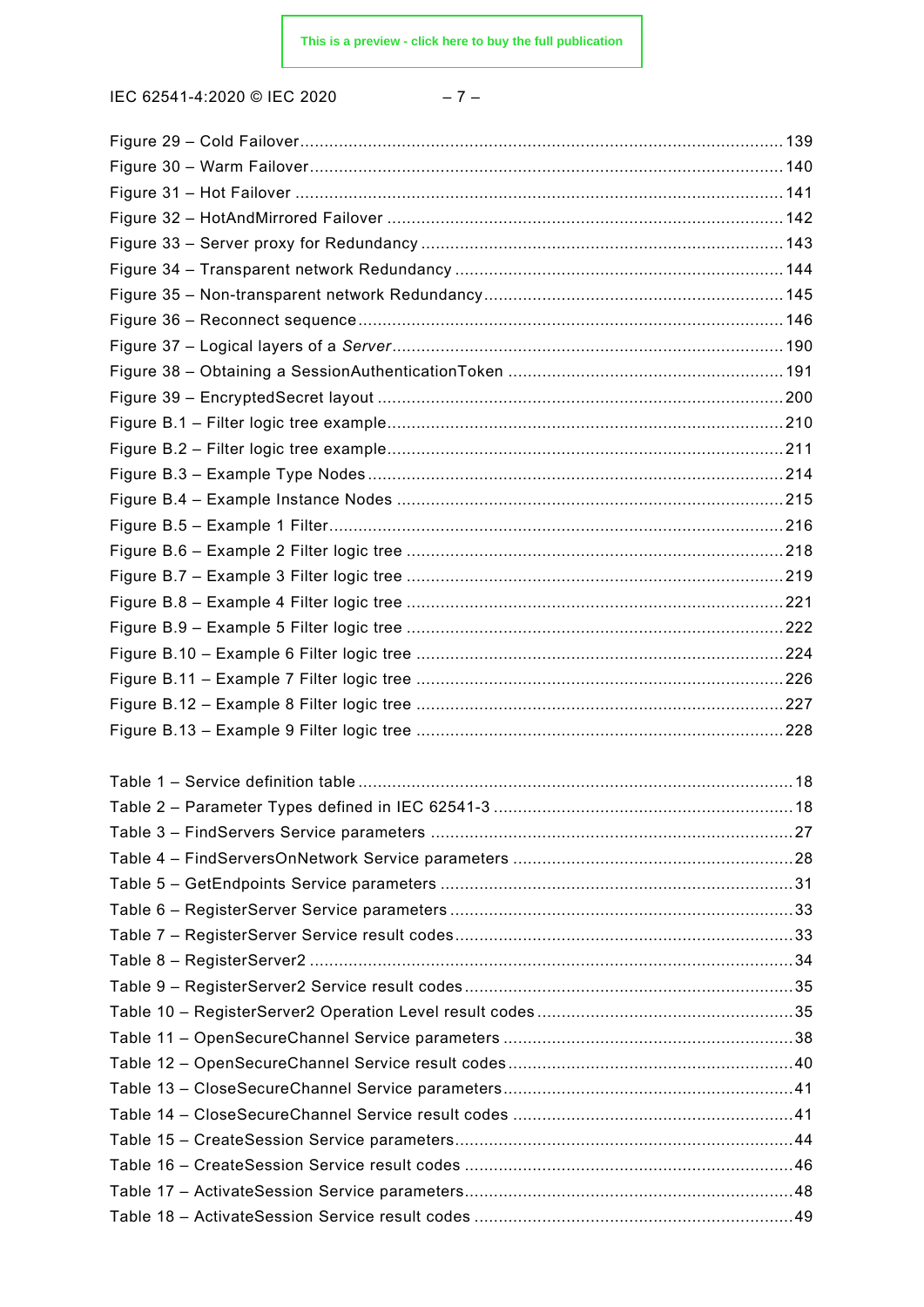– 8 – IEC 62541-4:2020 © IEC 2020

| Table 42 - TranslateBrowsePathsToNodeIds Operation Level result codes 64 |  |
|--------------------------------------------------------------------------|--|
|                                                                          |  |
|                                                                          |  |
|                                                                          |  |
|                                                                          |  |
|                                                                          |  |
|                                                                          |  |
|                                                                          |  |
|                                                                          |  |
|                                                                          |  |
|                                                                          |  |
|                                                                          |  |
|                                                                          |  |
|                                                                          |  |
|                                                                          |  |
|                                                                          |  |
|                                                                          |  |
|                                                                          |  |
|                                                                          |  |
|                                                                          |  |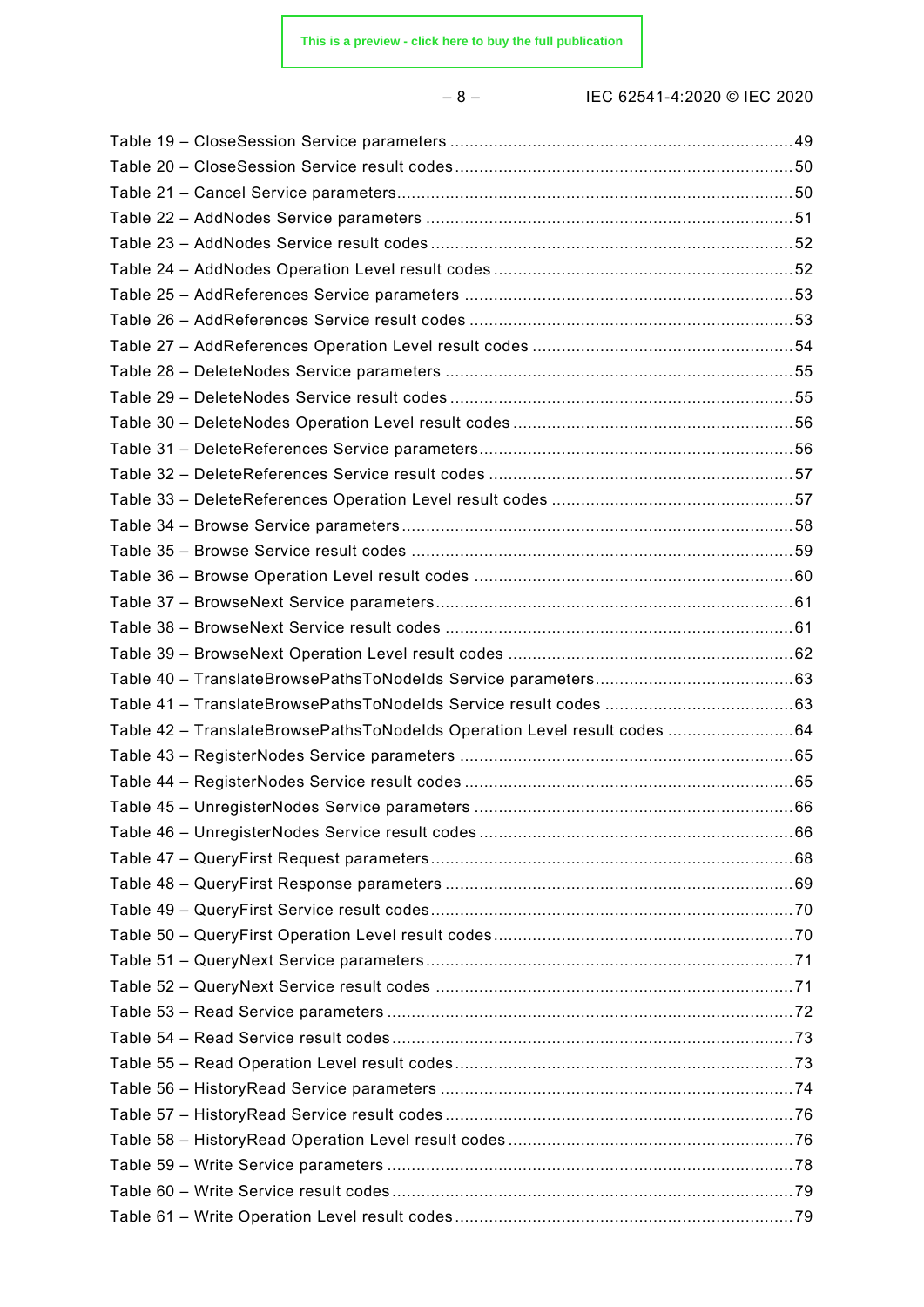IEC 62541-4:2020 © IEC 2020 – 9 –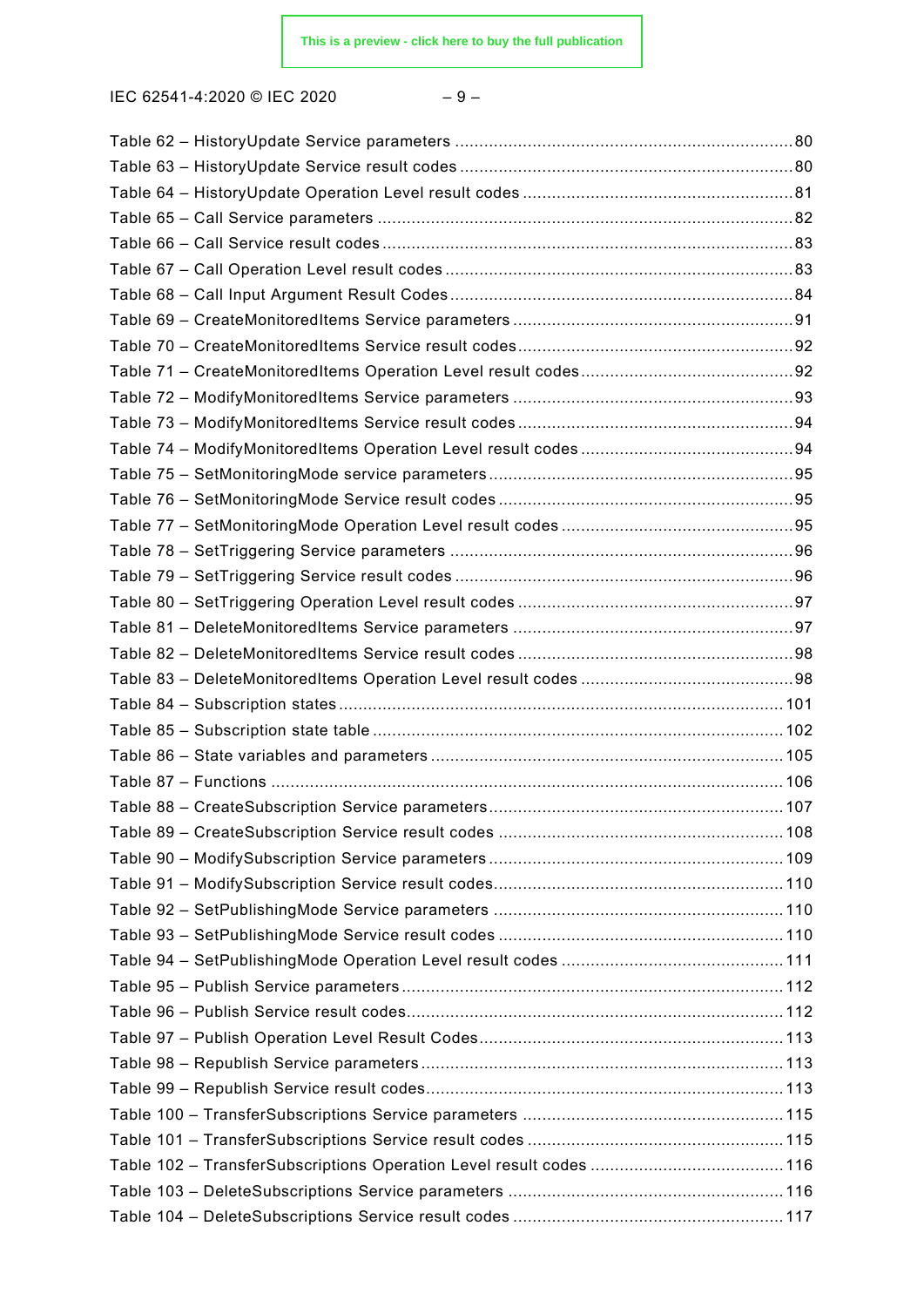– 10 – IEC 62541-4:2020 © IEC 2020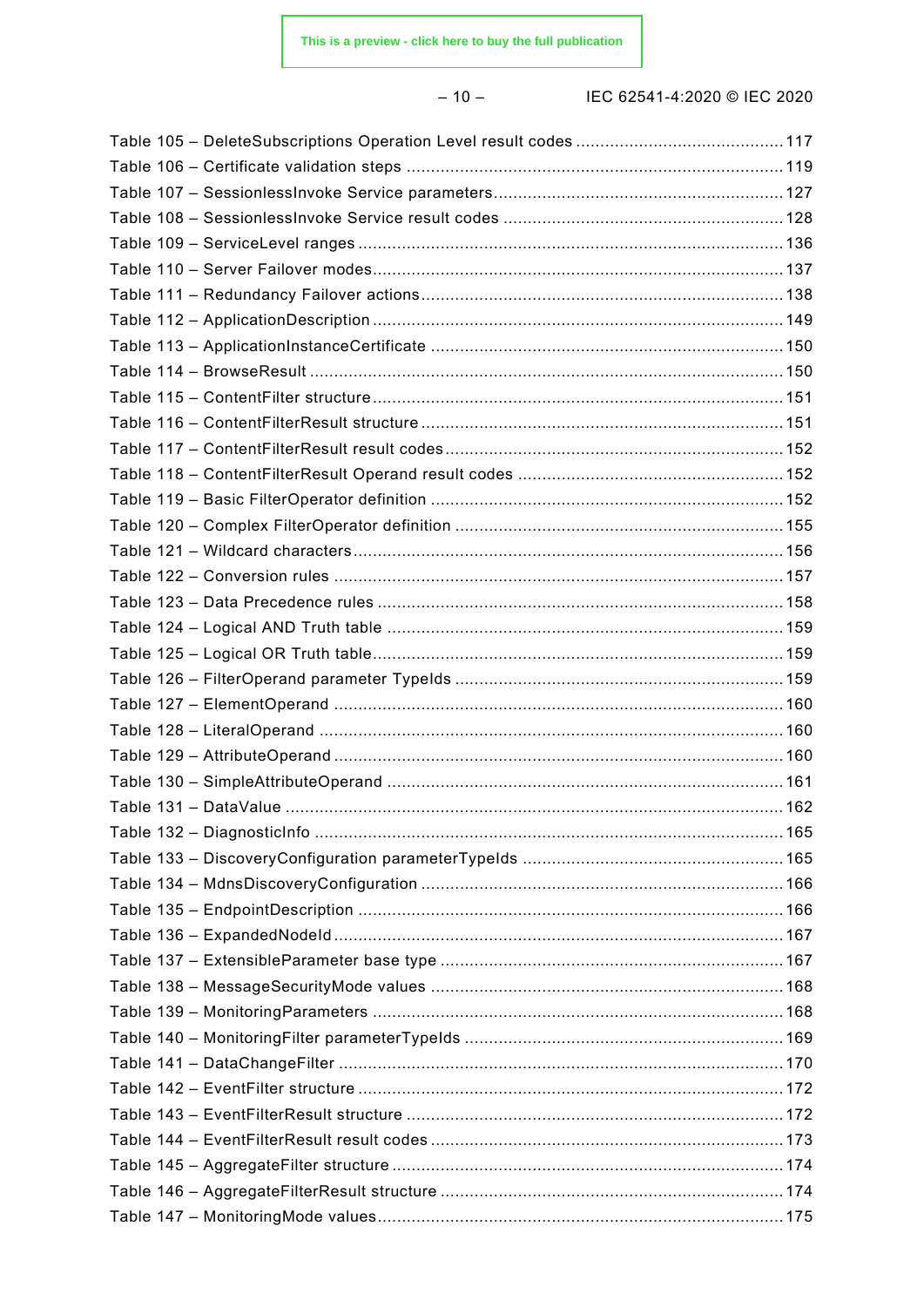$$
-11-
$$

| Table 181 - Legacy UserIdentityToken Encrypted Token Secret Format200 |  |
|-----------------------------------------------------------------------|--|
|                                                                       |  |
|                                                                       |  |
|                                                                       |  |
|                                                                       |  |
|                                                                       |  |
|                                                                       |  |
|                                                                       |  |
|                                                                       |  |
|                                                                       |  |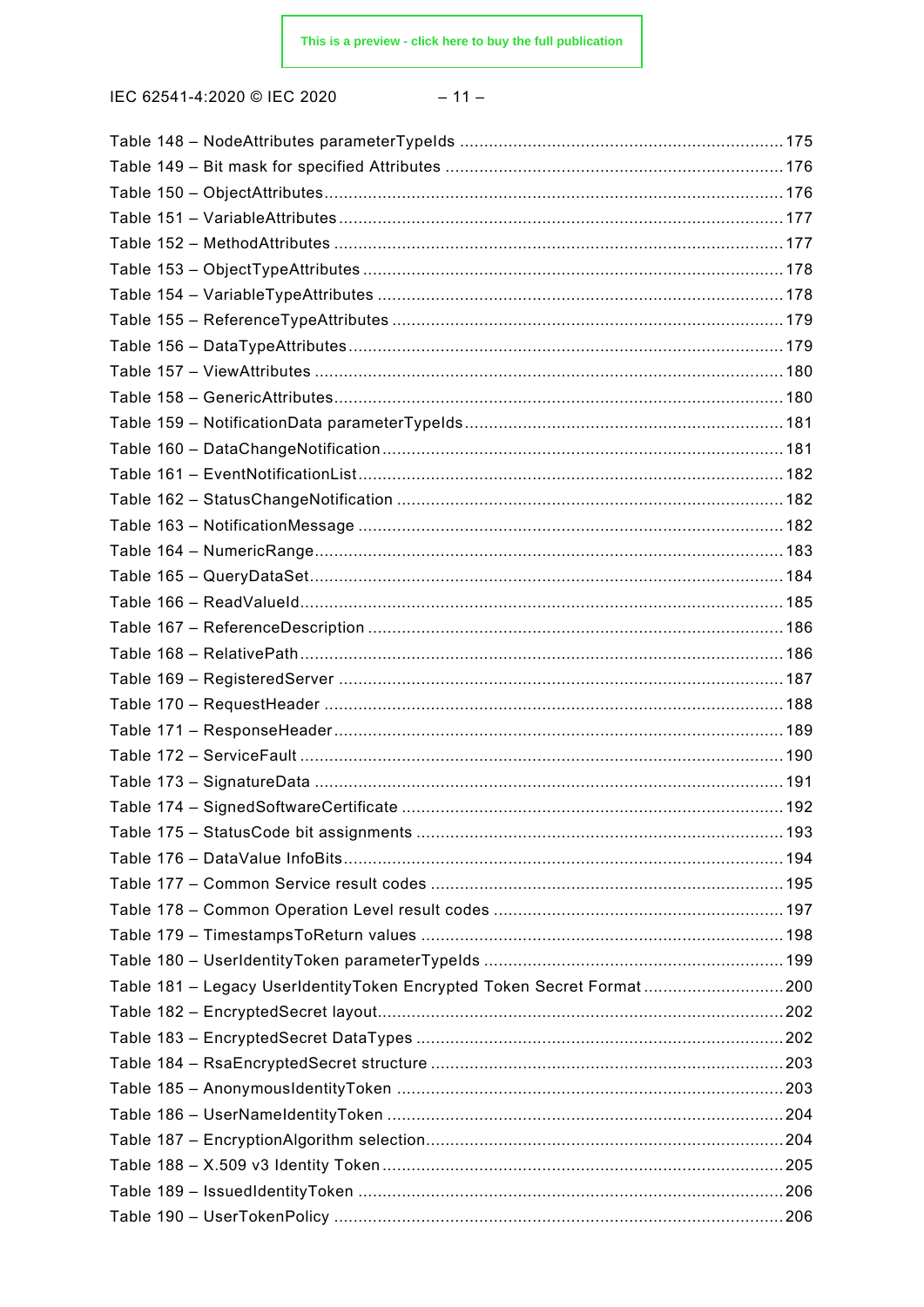– 12 – IEC 62541-4:2020 © IEC 2020

| Table B.21 - Example 6 QueryDataSets without additional information225 |  |
|------------------------------------------------------------------------|--|
|                                                                        |  |
|                                                                        |  |
|                                                                        |  |
|                                                                        |  |
|                                                                        |  |
|                                                                        |  |
|                                                                        |  |
|                                                                        |  |
|                                                                        |  |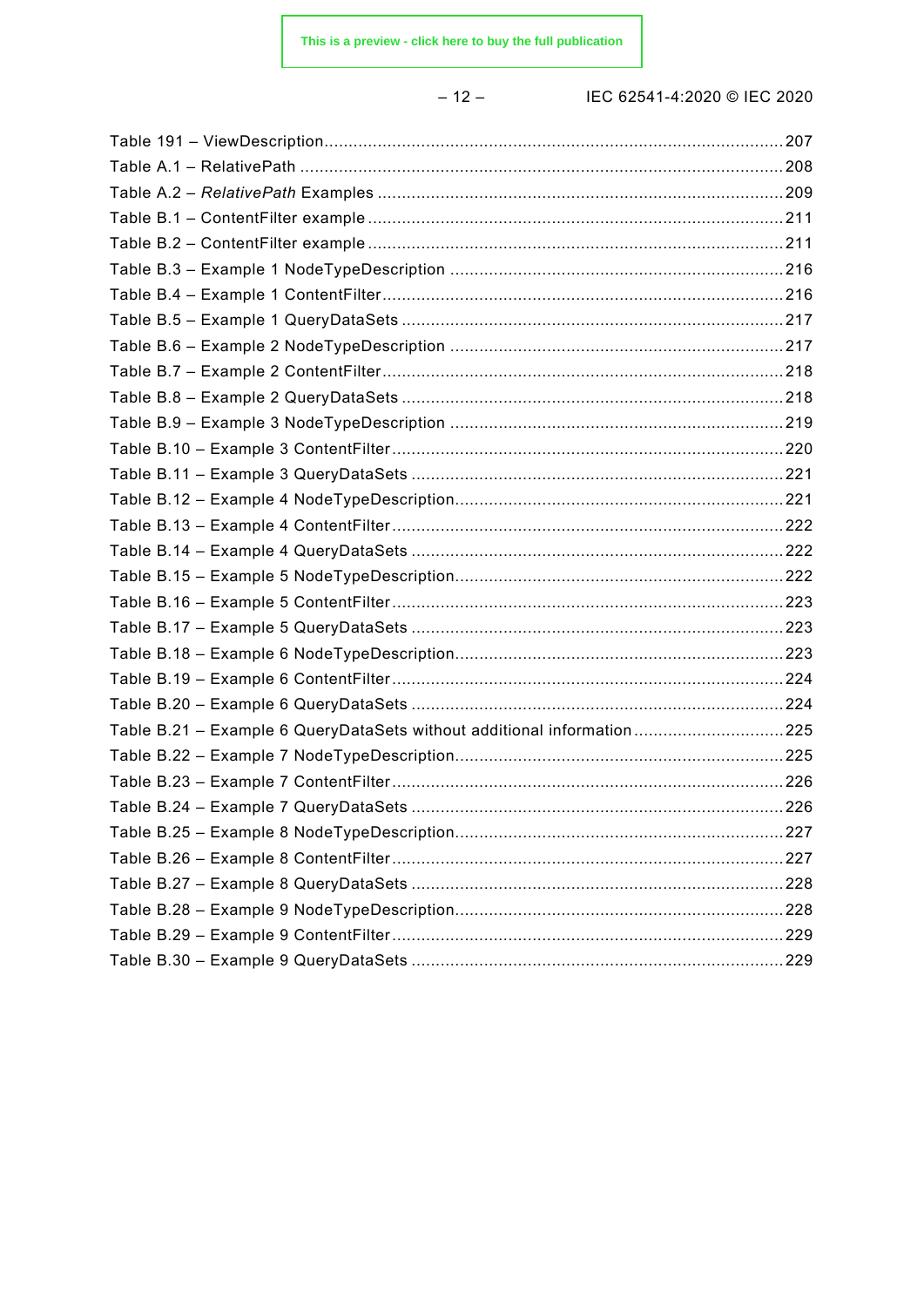IEC 62541-4:2020 © IEC 2020  $-13-$ 

#### INTERNATIONAL ELECTROTECHNICAL COMMISSION

\_\_\_\_\_\_\_\_\_\_\_\_

# **OPC UNIFIED ARCHITECTURE –**

## **Part 4: Services**

## FOREWORD

- <span id="page-12-0"></span>1) The International Electrotechnical Commission (IEC) is a worldwide organization for standardization comprising all national electrotechnical committees (IEC National Committees). The object of IEC is to promote international co-operation on all questions concerning standardization in the electrical and electronic fields. To this end and in addition to other activities, IEC publishes International Standards, Technical Specifications, Technical Reports, Publicly Available Specifications (PAS) and Guides (hereafter referred to as "IEC Publication(s)"). Their preparation is entrusted to technical committees; any IEC National Committee interested in the subject dealt with may participate in this preparatory work. International, governmental and nongovernmental organizations liaising with the IEC also participate in this preparation. IEC collaborates closely with the International Organization for Standardization (ISO) in accordance with conditions determined by agreement between the two organizations.
- 2) The formal decisions or agreements of IEC on technical matters express, as nearly as possible, an international consensus of opinion on the relevant subjects since each technical committee has representation from all interested IEC National Committees.
- 3) IEC Publications have the form of recommendations for international use and are accepted by IEC National Committees in that sense. While all reasonable efforts are made to ensure that the technical content of IEC Publications is accurate, IEC cannot be held responsible for the way in which they are used or for any misinterpretation by any end user.
- 4) In order to promote international uniformity, IEC National Committees undertake to apply IEC Publications transparently to the maximum extent possible in their national and regional publications. Any divergence between any IEC Publication and the corresponding national or regional publication shall be clearly indicated in the latter.
- 5) IEC itself does not provide any attestation of conformity. Independent certification bodies provide conformity assessment services and, in some areas, access to IEC marks of conformity. IEC is not responsible for any services carried out by independent certification bodies.
- 6) All users should ensure that they have the latest edition of this publication.
- 7) No liability shall attach to IEC or its directors, employees, servants or agents including individual experts and members of its technical committees and IEC National Committees for any personal injury, property damage or other damage of any nature whatsoever, whether direct or indirect, or for costs (including legal fees) and expenses arising out of the publication, use of, or reliance upon, this IEC Publication or any other IEC Publications.
- 8) Attention is drawn to the Normative references cited in this publication. Use of the referenced publications is indispensable for the correct application of this publication.
- 9) Attention is drawn to the possibility that some of the elements of this IEC Publication may be the subject of patent rights. IEC shall not be held responsible for identifying any or all such patent rights.

International Standard IEC 62541-4 has been prepared by subcommittee 65E: Devices and integration in enterprise systems, of IEC technical committee 65: Industrial-process measurement, control and automation.

This third edition cancels and replaces the second edition published in 2015. This edition constitutes a technical revision.

This edition includes the following significant technical changes with respect to the previous edition:

- a) Added ability to resend all data of monitored items in a Subscription using the ResendData Method.
- b) Added support for durable Subscriptions (lifetime of hours or days).
- c) Added Register2 and FindServersOnNetwork Services to support network-wide discovery using capability filters.
- d) Removed definition of software certificates. Will be defined in a future edition.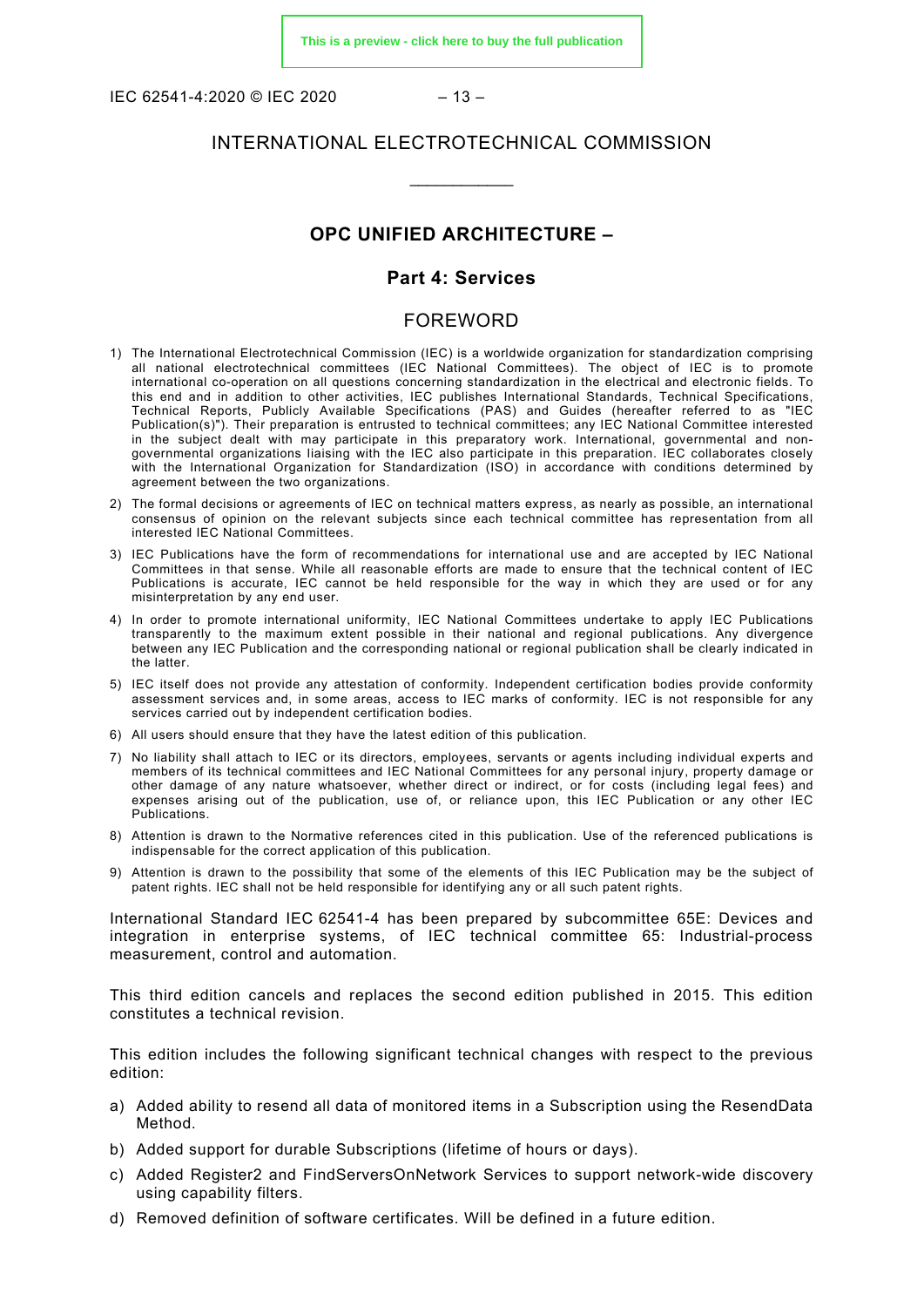– 14 – IEC 62541-4:2020 © IEC 2020

- e) Extended and partially revised the redundancy definition. Added sub-range definitions for ServiceLevel and added more terms for redundancy.
- f) Added a section on how to use Authorization Services to request user access tokens.
- g) Added JSON Web Tokens (JWTs) as a new user token.
- h) Added the concept of session-less service invocation.
- i) Added a generic structure that allows passing any number of attributes to the AddNodes Service.
- j) Added requirement to protect against user identity token attacks.
- k) Added new EncryptedSecret format for user identity tokens.

The text of this standard is based on the following documents:

| <b>FDIS</b>  | Report on voting |
|--------------|------------------|
| 65E/716/FDIS | 65E/732/RVD      |

Full information on the voting for the approval of this International Standard can be found in the report on voting indicated in the above table.

This document has been drafted in accordance with the ISO/IEC Directives, Part 2.

Throughout this document and the other parts of the IEC 62541 series, certain document conventions are used:

*Italics* are used to denote a defined term or definition that appears in Clause 3 in one of the parts of the series.

*Italics* are also used to denote the name of a service input or output parameter or the name of a structure or element of a structure that are usually defined in tables.

The *italicized terms and names* are also, with a few exceptions, written in camel-case (the practice of writing compound words or phrases in which the elements are joined without spaces, with each element's initial letter capitalized within the compound). For example the defined term is *AddressSpace* instead of Address Space. This makes it easier to understand that there is a single definition for *AddressSpace*, not separate definitions for Address and Space.

A list of all parts of the IEC 62541 series, published under the general title *OPC Unified Architecture*, can be found on the IEC website.

The committee has decided that the contents of this document will remain unchanged until the stability date indicated on the IEC website under "http://webstore.iec.ch" in the data related to the specific document. At this date, the document will be

- reconfirmed,
- withdrawn,
- replaced by a revised edition, or
- amended.

**IMPORTANT – The 'colour inside' logo on the cover page of this publication indicates that it contains colours which are considered to be useful for the correct understanding of its contents. Users should therefore print this document using a colour printer.**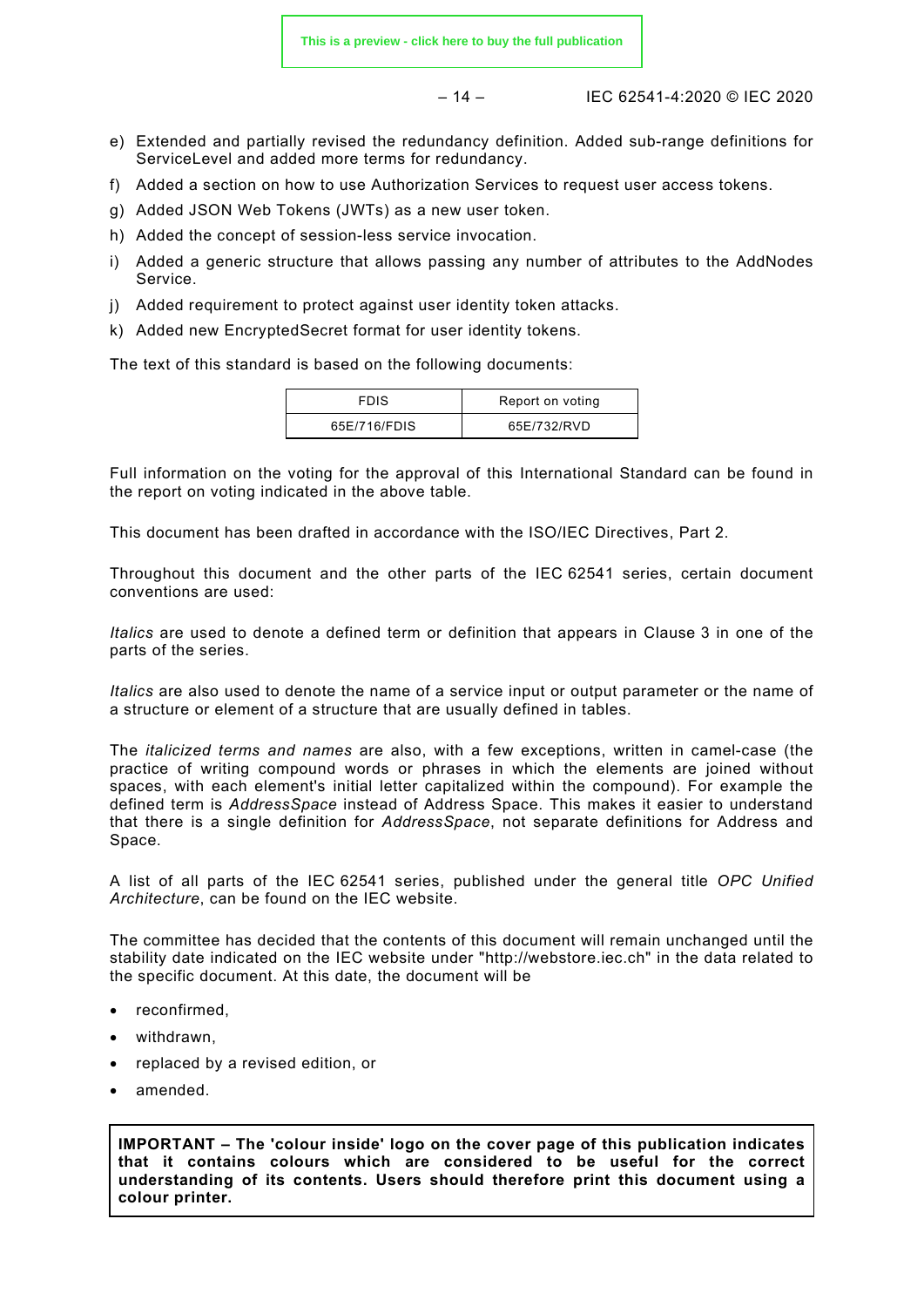IEC 62541-4:2020 © IEC 2020  $-15-$ 

# **OPC UNIFIED ARCHITECTURE –**

# **Part 4: Services**

#### <span id="page-14-0"></span>**1 Scope**

\_\_\_\_\_\_\_\_\_\_\_\_\_

This part of IEC 62541 defines the OPC Unified Architecture (OPC UA) *Services*. The *Services* defined are the collection of abstract Remote Procedure Calls (RPC) that are implemented by OPC UA *Servers* and called by OPC UA *Clients*. All interactions between OPC UA *Clients* and *Servers* occur via these *Services*. The defined *Services* are considered abstract because no particular RPC mechanism for implementation is defined in this document. IEC [62541](#page-14-2)‑6 specifies one or more concrete mappings supported for implementation. For example, one mapping in IEC [62541](#page-14-2)-6 is to XML Web Services. In that case the *Services* described in this document appear as the Web service methods in the WSDL contract.

Not all OPC UA *Servers* will need to implement all of the defined *Services*. IEC [62541](#page-14-3)‑7 defines the *Profiles* that dictate which Services need to be implemented in order to be compliant with a particular *Profile*.

#### <span id="page-14-1"></span>**2 Normative references**

The following documents are referred to in the text in such a way that some or all of their content constitutes requirements of this document. For dated references, only the edition cited applies. For undated references, the latest edition of the referenced document (including any amendments) applies.

IEC TR 62541‑1*, OPC Unified Architecture – Part 1: Overview and Concepts*

IEC TR 62541‑2, *OPC Unified Architecture – Part 2: Security Model*

IEC 62541‑3, *OPC Unified Architecture – Part 3: Address Space Model* 

IEC 62541‑5, *OPC Unified Architecture – Part 5: Information Model*

<span id="page-14-2"></span>IEC 62541‑6, *OPC Unified Architecture – Part 6: Mappings*

<span id="page-14-3"></span>IEC 62541‑7, *OPC Unified Architecture – Part 7: Profiles*

IEC 62541‑8, *OPC Unified Architecture – Part 8: Data Access*

IEC 62541‑11, *OPC Unified Architecture – Part 11: Historical Access*

IEC 62541‑12[1](#page-14-4), *OPC Unified Architecture – Part 12: Discovery and Global Services*

IEC 62541‑13, *OPC Unified Architecture – Part 13: Aggregates*

<span id="page-14-4"></span><sup>1</sup> Under preparation. Stage at the time of publication: IEC CDV 62541-12:2018.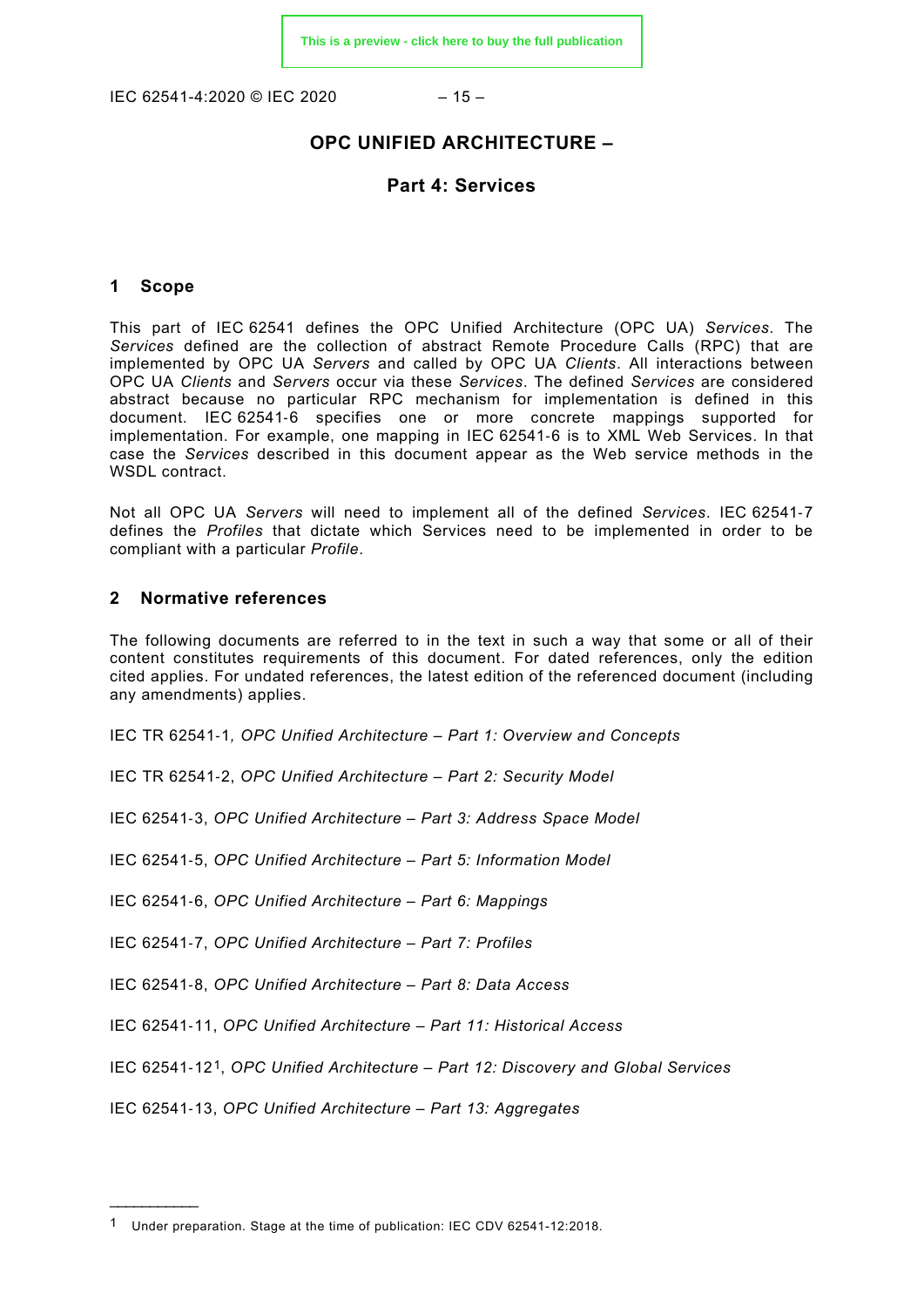# $-230-$

IEC 62541-4:2020 © IEC 2020

# SOMMAIRE

| 1 |       |  |  |
|---|-------|--|--|
| 2 |       |  |  |
| 3 |       |  |  |
|   | 3.1   |  |  |
|   | 3.2   |  |  |
|   | 3.3   |  |  |
| 4 |       |  |  |
|   | 4.1   |  |  |
|   | 4.2   |  |  |
| 5 |       |  |  |
|   | 5.1   |  |  |
|   | 5.2   |  |  |
|   | 5.3   |  |  |
|   | 5.4   |  |  |
|   | 5.4.1 |  |  |
|   | 5.4.2 |  |  |
|   | 5.4.3 |  |  |
|   | 5.4.4 |  |  |
|   | 5.4.5 |  |  |
|   | 5.4.6 |  |  |
|   | 5.5   |  |  |
|   | 5.5.1 |  |  |
|   | 5.5.2 |  |  |
|   | 5.5.3 |  |  |
|   | 5.6   |  |  |
|   | 5.6.1 |  |  |
|   | 5.6.2 |  |  |
|   | 5.6.3 |  |  |
|   | 5.6.4 |  |  |
|   | 5.6.5 |  |  |
|   | 5.7   |  |  |
|   | 5.7.1 |  |  |
|   | 5.7.2 |  |  |
|   | 5.7.3 |  |  |
|   | 5.7.4 |  |  |
|   | 5.7.5 |  |  |
|   | 5.8   |  |  |
|   | 5.8.1 |  |  |
|   | 5.8.2 |  |  |
|   | 5.8.3 |  |  |
|   | 5.8.4 |  |  |
|   | 5.8.5 |  |  |
|   | 5.8.6 |  |  |
|   | 5.9   |  |  |
|   | 5.9.1 |  |  |
|   |       |  |  |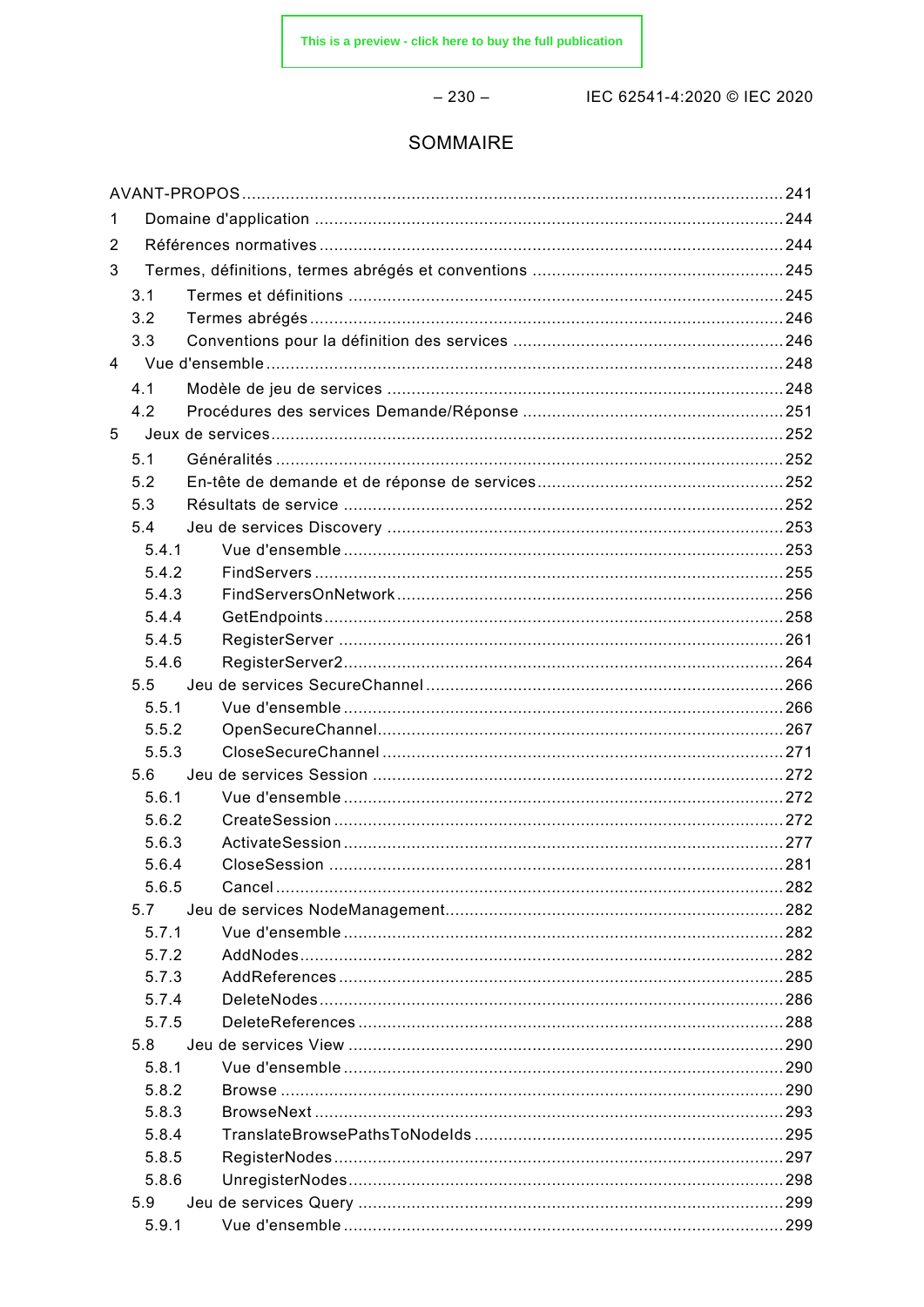|   | 5.9.2  |                                                                 |     |
|---|--------|-----------------------------------------------------------------|-----|
|   | 5.9.3  |                                                                 |     |
|   | 5.9.4  |                                                                 |     |
|   | 5.10   |                                                                 |     |
|   | 5.10.1 |                                                                 |     |
|   | 5.10.2 |                                                                 |     |
|   | 5.10.3 |                                                                 |     |
|   | 5.10.4 |                                                                 |     |
|   | 5.10.5 |                                                                 |     |
|   | 5.11   |                                                                 |     |
|   | 5.11.1 |                                                                 |     |
|   | 5.11.2 |                                                                 |     |
|   | 5.12   |                                                                 |     |
|   | 5.12.1 |                                                                 |     |
|   | 5.12.2 |                                                                 |     |
|   | 5.12.3 |                                                                 |     |
|   | 5.12.4 |                                                                 |     |
|   | 5.12.5 |                                                                 |     |
|   | 5.12.6 |                                                                 |     |
|   | 5.13   |                                                                 |     |
|   | 5.13.1 |                                                                 |     |
|   | 5.13.2 |                                                                 |     |
|   | 5.13.3 |                                                                 |     |
|   | 5.13.4 |                                                                 |     |
|   | 5.13.5 |                                                                 |     |
|   | 5.13.6 |                                                                 |     |
|   | 5.13.7 |                                                                 |     |
|   | 5.13.8 |                                                                 |     |
| 6 |        |                                                                 |     |
|   | 6.1    |                                                                 |     |
|   |        | 6.1.1 Vue d'ensemble.                                           | 355 |
|   | 6.1.2  | Obtenir et installer un certificat d'instance d'application 355 |     |
|   | 6.1.3  |                                                                 |     |
|   | 6.1.4  |                                                                 |     |
|   | 6.1.5  |                                                                 |     |
|   | 6.1.6  |                                                                 |     |
|   | 6.2    |                                                                 |     |
|   | 6.2.1  |                                                                 |     |
|   | 6.2.2  | Poignée de mains indirecte avec un fournisseur d'identité 363   |     |
|   | 6.2.3  | Poignée de mains directe avec un fournisseur d'identité 363     |     |
|   | 6.3    |                                                                 |     |
|   | 6.3.1  |                                                                 |     |
|   | 6.3.2  |                                                                 |     |
|   | 6.3.3  |                                                                 |     |
|   | 6.4    |                                                                 |     |
|   | 6.5    |                                                                 |     |
|   | 6.5.1  |                                                                 |     |
|   | 6.5.2  |                                                                 |     |
|   | 6.5.3  |                                                                 |     |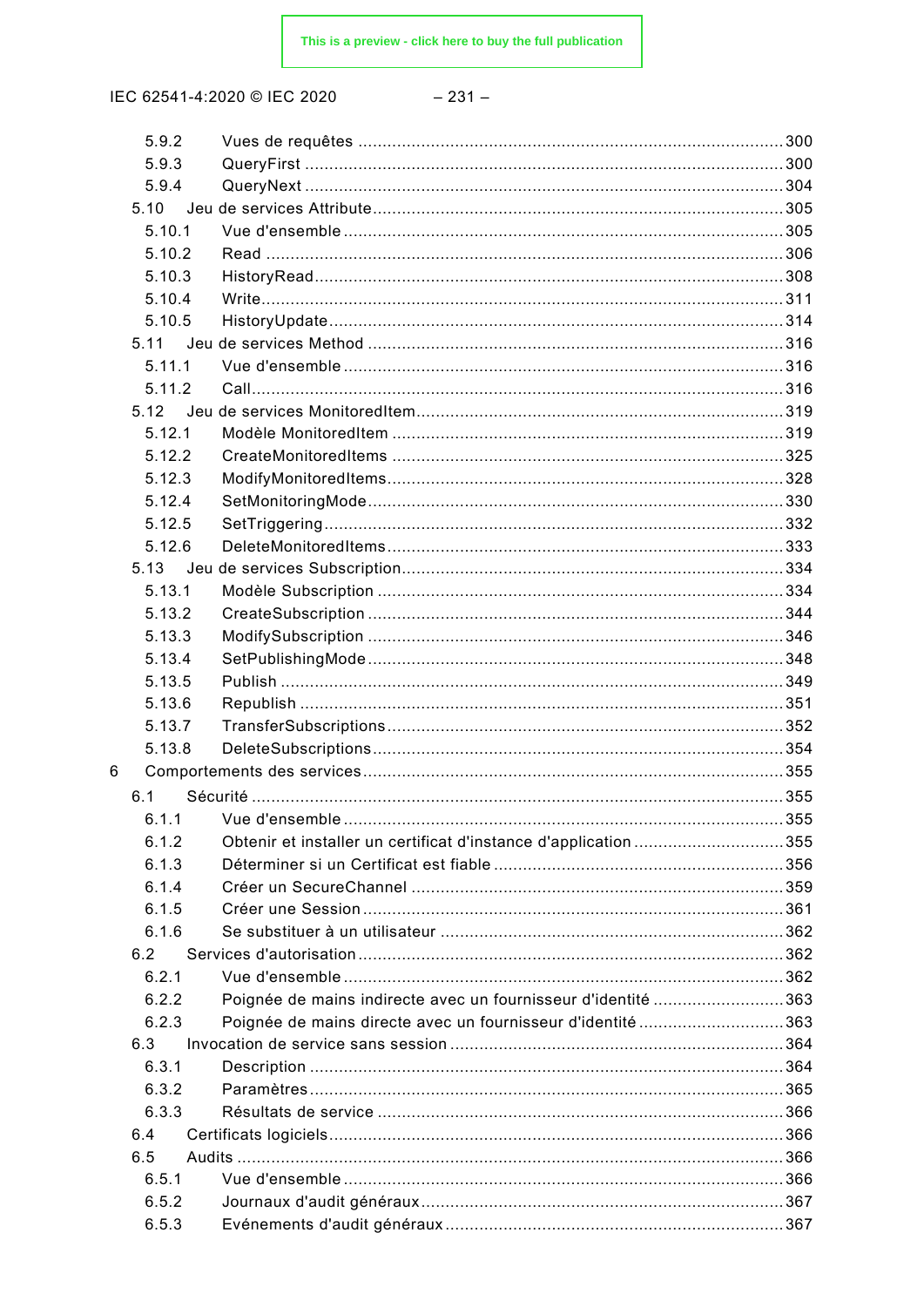# $-232-$

|                | 6.5.4        |                                                                |  |
|----------------|--------------|----------------------------------------------------------------|--|
|                | 6.5.5        |                                                                |  |
|                | 6.5.6        |                                                                |  |
|                | 6.5.7        |                                                                |  |
|                | 6.5.8        |                                                                |  |
|                | 6.5.9        |                                                                |  |
|                | 6.5.10       | Audits pour les Jeux de services View, Query, MonitoredItem et |  |
|                |              |                                                                |  |
|                | 6.6<br>6.6.1 |                                                                |  |
|                | 6.6.2        |                                                                |  |
|                | 6.6.3        |                                                                |  |
|                | 6.6.4        |                                                                |  |
|                | 6.6.5        |                                                                |  |
|                | 6.7          |                                                                |  |
|                | 6.8          |                                                                |  |
| $\overline{7}$ |              |                                                                |  |
|                |              |                                                                |  |
|                | 7.1<br>7.2   |                                                                |  |
|                |              |                                                                |  |
|                | 7.3<br>7.4   |                                                                |  |
|                | 7.4.1        |                                                                |  |
|                | 7.4.2        |                                                                |  |
|                | 7.4.3        |                                                                |  |
|                | 7.4.4        |                                                                |  |
|                | 7.5          |                                                                |  |
|                | 7.6          |                                                                |  |
|                | 7.7          |                                                                |  |
|                | 7.7.1        |                                                                |  |
|                | 7.7.2        |                                                                |  |
|                | 7.7.3        |                                                                |  |
|                | 7.7.4        |                                                                |  |
|                | 7.7.5        |                                                                |  |
|                | 7.8          |                                                                |  |
|                | 7.9          |                                                                |  |
|                | 7.9.1        |                                                                |  |
|                | 7.9.2        |                                                                |  |
|                | 7.10         |                                                                |  |
|                | 7.11         |                                                                |  |
|                | 7.12         |                                                                |  |
|                | 7.13         |                                                                |  |
|                | 7.14         |                                                                |  |
|                | 7.15         |                                                                |  |
|                | 7.16         |                                                                |  |
|                | 7.17         |                                                                |  |
|                | 7.17.1       |                                                                |  |
|                | 7.17.2       |                                                                |  |
|                | 7.17.3       |                                                                |  |
|                | 7.17.4       |                                                                |  |
|                |              |                                                                |  |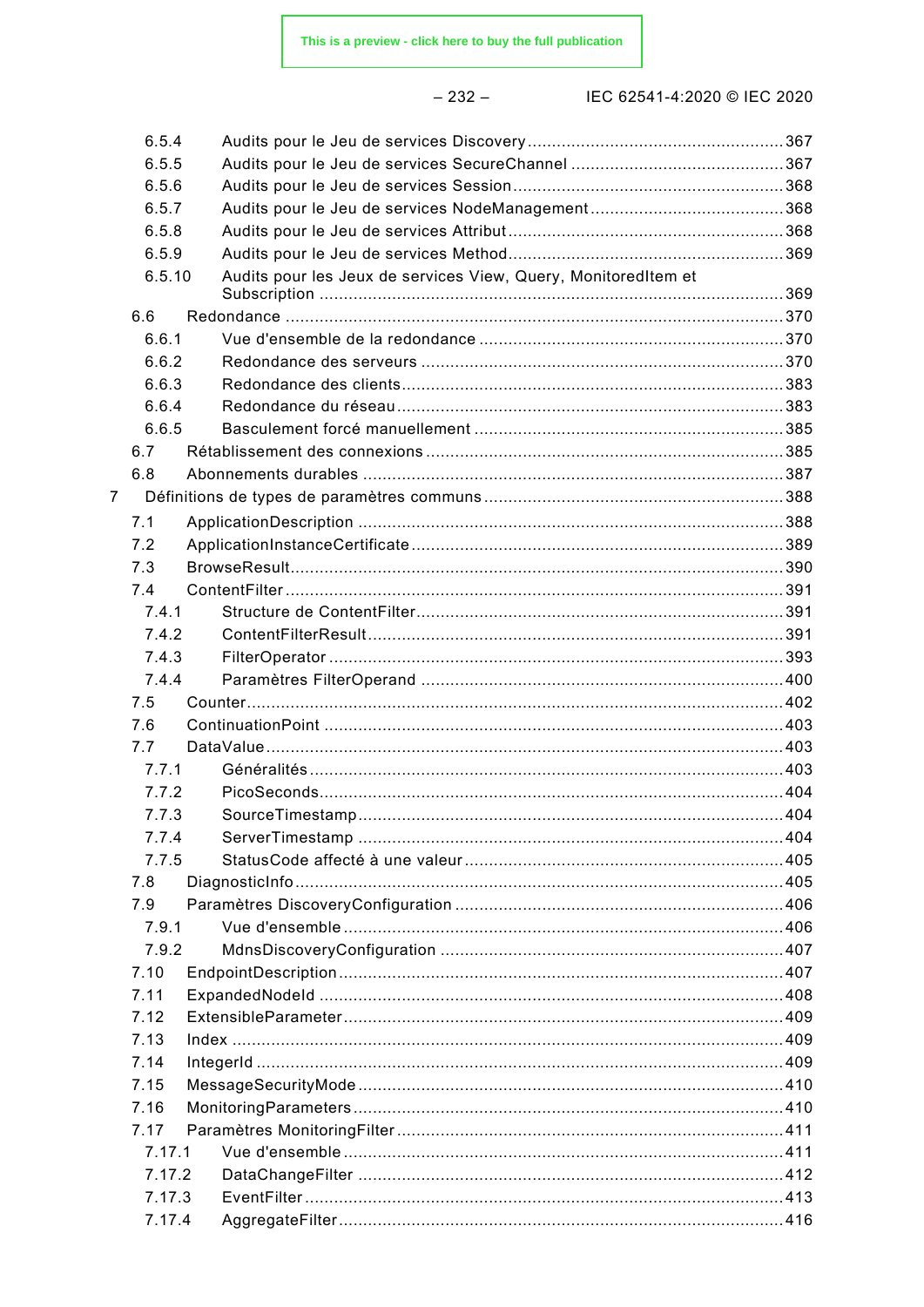| 7.18    |                                                                       |  |
|---------|-----------------------------------------------------------------------|--|
| 7.19    |                                                                       |  |
| 7.19.1  |                                                                       |  |
| 7.19.2  |                                                                       |  |
| 7.19.3  |                                                                       |  |
| 7.19.4  |                                                                       |  |
| 7.19.5  |                                                                       |  |
| 7.19.6  |                                                                       |  |
| 7.19.7  |                                                                       |  |
| 7.19.8  |                                                                       |  |
| 7.19.9  |                                                                       |  |
| 7.19.10 |                                                                       |  |
| 7.20    |                                                                       |  |
| 7.20.1  |                                                                       |  |
| 7.20.2  |                                                                       |  |
| 7.20.3  |                                                                       |  |
| 7.20.4  |                                                                       |  |
| 7.21    |                                                                       |  |
| 7.22    |                                                                       |  |
| 7.23    |                                                                       |  |
| 7.24    |                                                                       |  |
| 7.25    |                                                                       |  |
| 7.26    |                                                                       |  |
| 7.27    |                                                                       |  |
| 7.28    |                                                                       |  |
| 7.29    |                                                                       |  |
| 7.30    |                                                                       |  |
| 7.31    |                                                                       |  |
| 7.32    |                                                                       |  |
| 7.33    |                                                                       |  |
| 7.34    |                                                                       |  |
| 7.34.1  |                                                                       |  |
| 7.34.2  |                                                                       |  |
| 7.35    |                                                                       |  |
| 7.36    |                                                                       |  |
| 7.36.1  |                                                                       |  |
| 7.36.2  |                                                                       |  |
| 7.36.3  |                                                                       |  |
| 7.36.4  |                                                                       |  |
| 7.36.5  |                                                                       |  |
| 7.36.6  |                                                                       |  |
| 7.37    |                                                                       |  |
| 7.38    |                                                                       |  |
| 7.39    |                                                                       |  |
|         |                                                                       |  |
| A.1     |                                                                       |  |
| A.2     |                                                                       |  |
| A.3     |                                                                       |  |
|         | Annexe B (informative) Exemples d'éléments ContentFilter et Query 455 |  |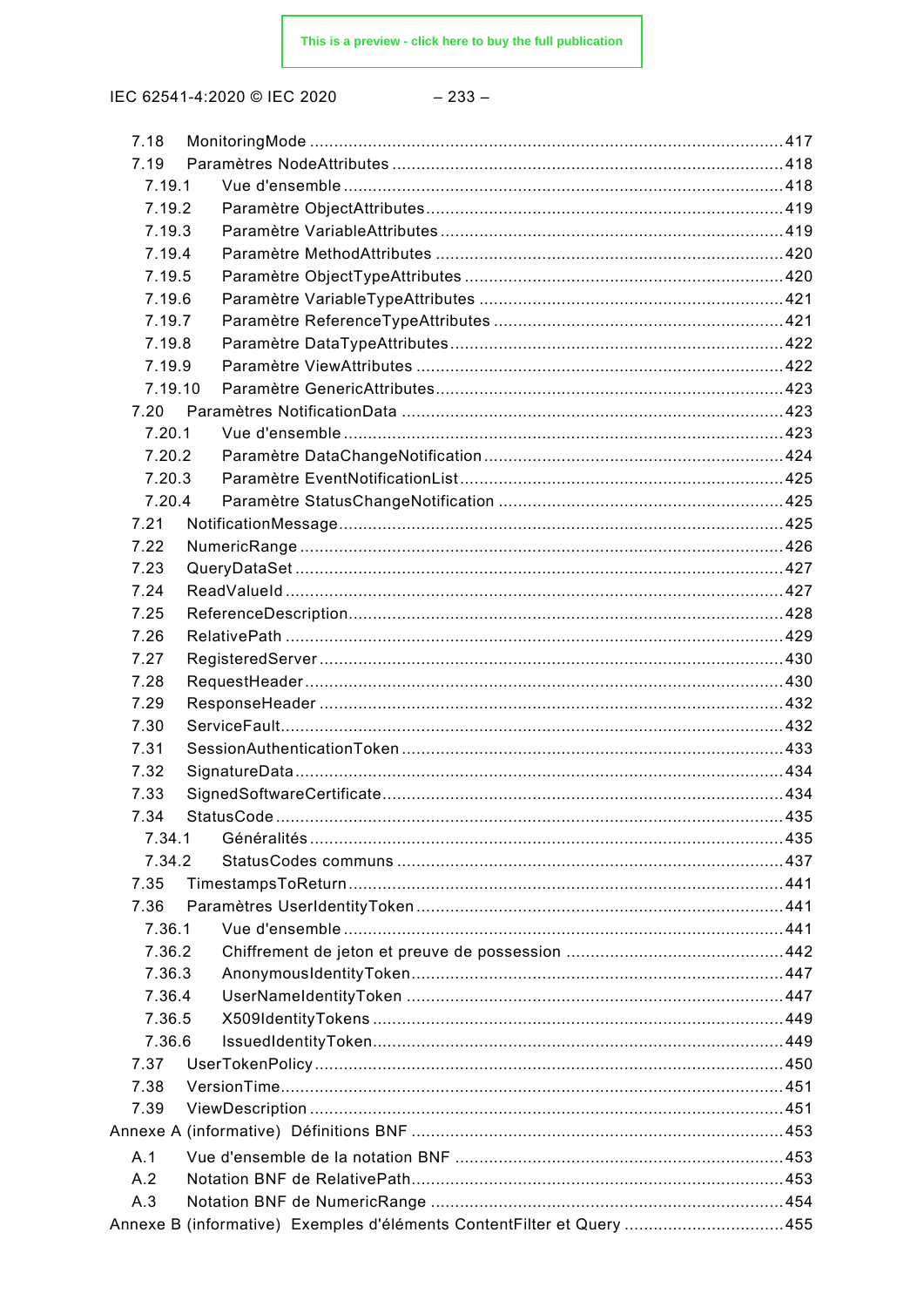– 234 – IEC 62541-4:2020 © IEC 2020

| B.1             |                                                                                |  |
|-----------------|--------------------------------------------------------------------------------|--|
| B.1.1           |                                                                                |  |
| B.1.2           |                                                                                |  |
| B.1.3           |                                                                                |  |
| B.2             |                                                                                |  |
| B.2.1           |                                                                                |  |
| B.2.2           |                                                                                |  |
| B.2.3           |                                                                                |  |
| B.2.4           |                                                                                |  |
| B.2.5           |                                                                                |  |
| B.2.6           |                                                                                |  |
| B.2.7           |                                                                                |  |
| <b>B.2.8</b>    |                                                                                |  |
| B.2.9<br>B.2.10 |                                                                                |  |
| B.2.11          |                                                                                |  |
| B.2.12          |                                                                                |  |
|                 |                                                                                |  |
|                 |                                                                                |  |
|                 |                                                                                |  |
|                 |                                                                                |  |
|                 |                                                                                |  |
|                 |                                                                                |  |
|                 |                                                                                |  |
|                 |                                                                                |  |
|                 |                                                                                |  |
|                 |                                                                                |  |
|                 |                                                                                |  |
|                 |                                                                                |  |
|                 | Figure 11 - Processus d'enregistrement - Serveurs lancés manuellement 262      |  |
|                 | Figure 12 - Processus d'enregistrement - Serveurs lancés automatiquement263    |  |
|                 |                                                                                |  |
|                 |                                                                                |  |
|                 |                                                                                |  |
|                 |                                                                                |  |
|                 | Figure 17 - Gestion du dépassement de capacité de la file d'attente 323        |  |
|                 |                                                                                |  |
|                 | Figure 19 - Obtenir et installer un certificat d'instance d'application 356    |  |
|                 | Figure 20 - Déterminer si un Certificat d'instance d'application est fiable359 |  |
|                 |                                                                                |  |
|                 |                                                                                |  |
|                 |                                                                                |  |
|                 |                                                                                |  |
|                 | Figure 24 - Poignée de mains indirecte avec un fournisseur d'identité363       |  |
|                 | Figure 25 - Poignée de mains directe avec un fournisseur d'identité 364        |  |
|                 | Figure 26 – Exemple de configuration de redondance transparente 372            |  |
|                 |                                                                                |  |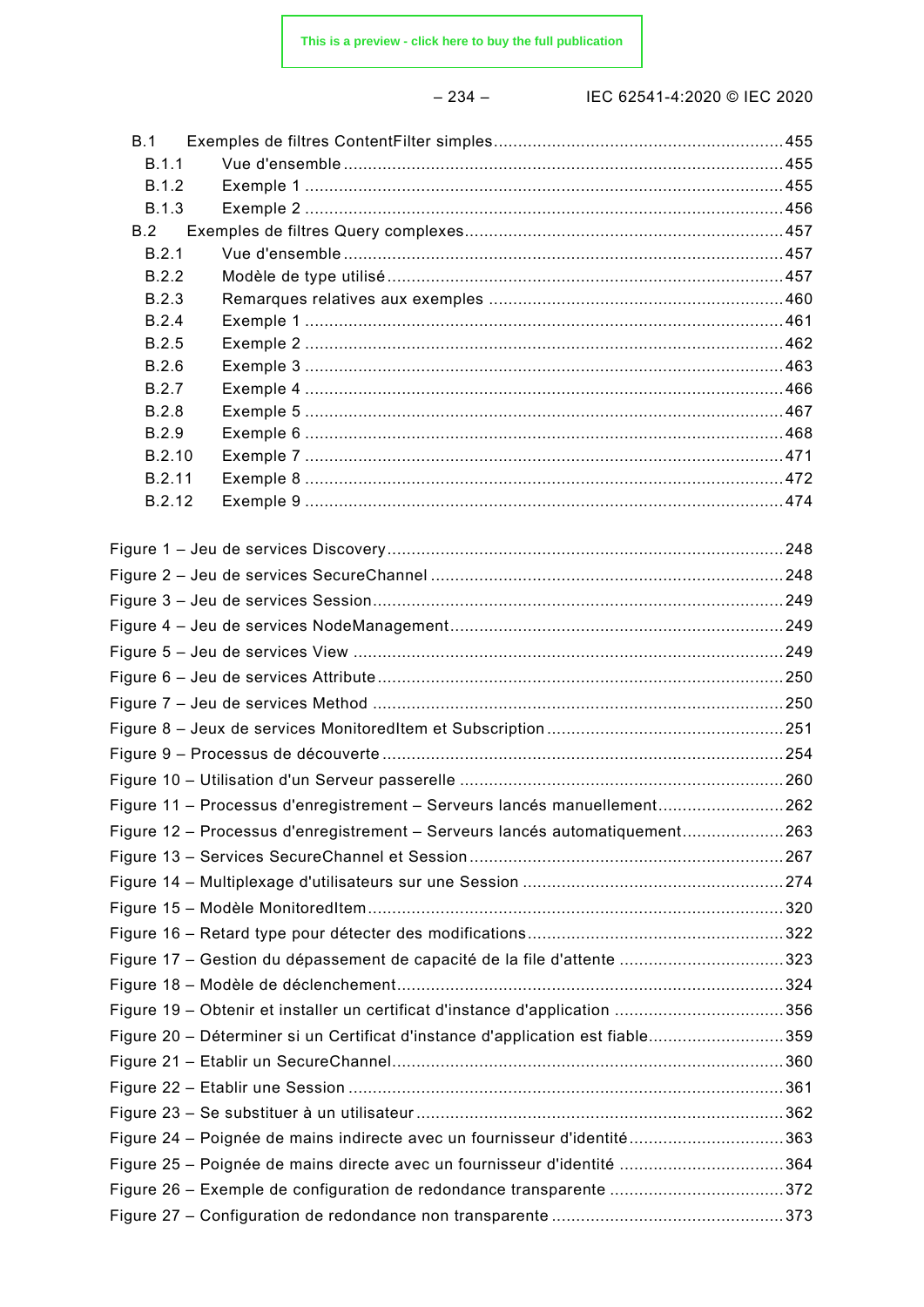IEC 62541-4:2020 © IEC 2020 – 235 –

|--|

| Tableau 10 - Codes de résultats de niveau opération RegisterServer2265 |  |
|------------------------------------------------------------------------|--|
|                                                                        |  |
|                                                                        |  |
|                                                                        |  |
|                                                                        |  |
|                                                                        |  |
|                                                                        |  |
|                                                                        |  |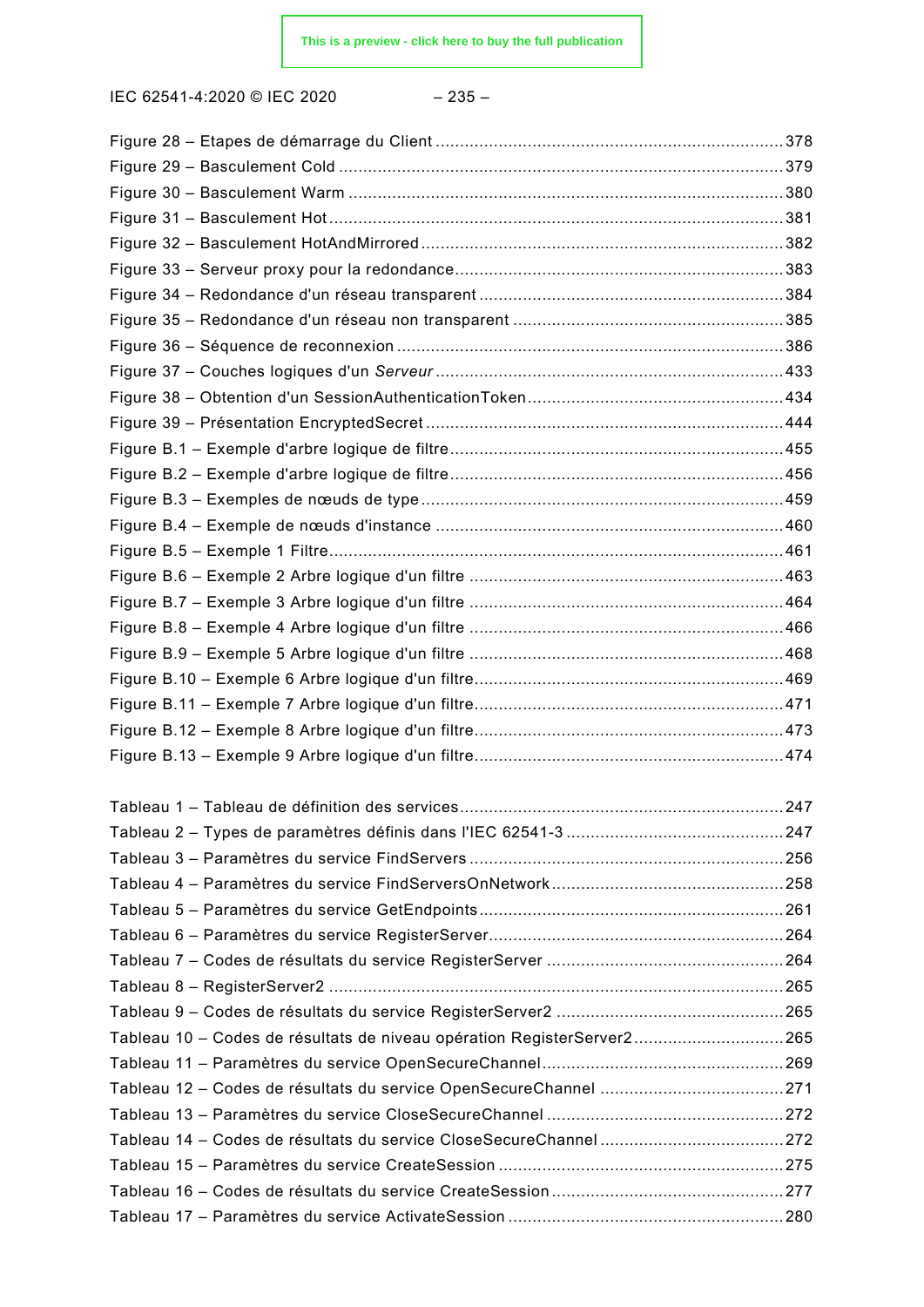– 236 – IEC 62541-4:2020 © IEC 2020

| Tableau 27 - Codes de résultats de niveau opération AddReferences 286       |  |
|-----------------------------------------------------------------------------|--|
|                                                                             |  |
|                                                                             |  |
|                                                                             |  |
|                                                                             |  |
|                                                                             |  |
| Tableau 33 - Codes de résultats de niveau opération DeleteReferences 290    |  |
|                                                                             |  |
|                                                                             |  |
|                                                                             |  |
|                                                                             |  |
|                                                                             |  |
|                                                                             |  |
| Tableau 40 - Paramètres du service TranslateBrowsePathsToNodeIds296         |  |
| Tableau 41 - Codes de résultats du service TranslateBrowsePathsToNodelds297 |  |
| Tableau 42 - Codes de résultats de niveau opération                         |  |
|                                                                             |  |
|                                                                             |  |
|                                                                             |  |
|                                                                             |  |
|                                                                             |  |
|                                                                             |  |
|                                                                             |  |
|                                                                             |  |
|                                                                             |  |
|                                                                             |  |
|                                                                             |  |
|                                                                             |  |
|                                                                             |  |
|                                                                             |  |
|                                                                             |  |
| Tableau 58 - Codes de résultats de niveau opération HistoryRead311          |  |
|                                                                             |  |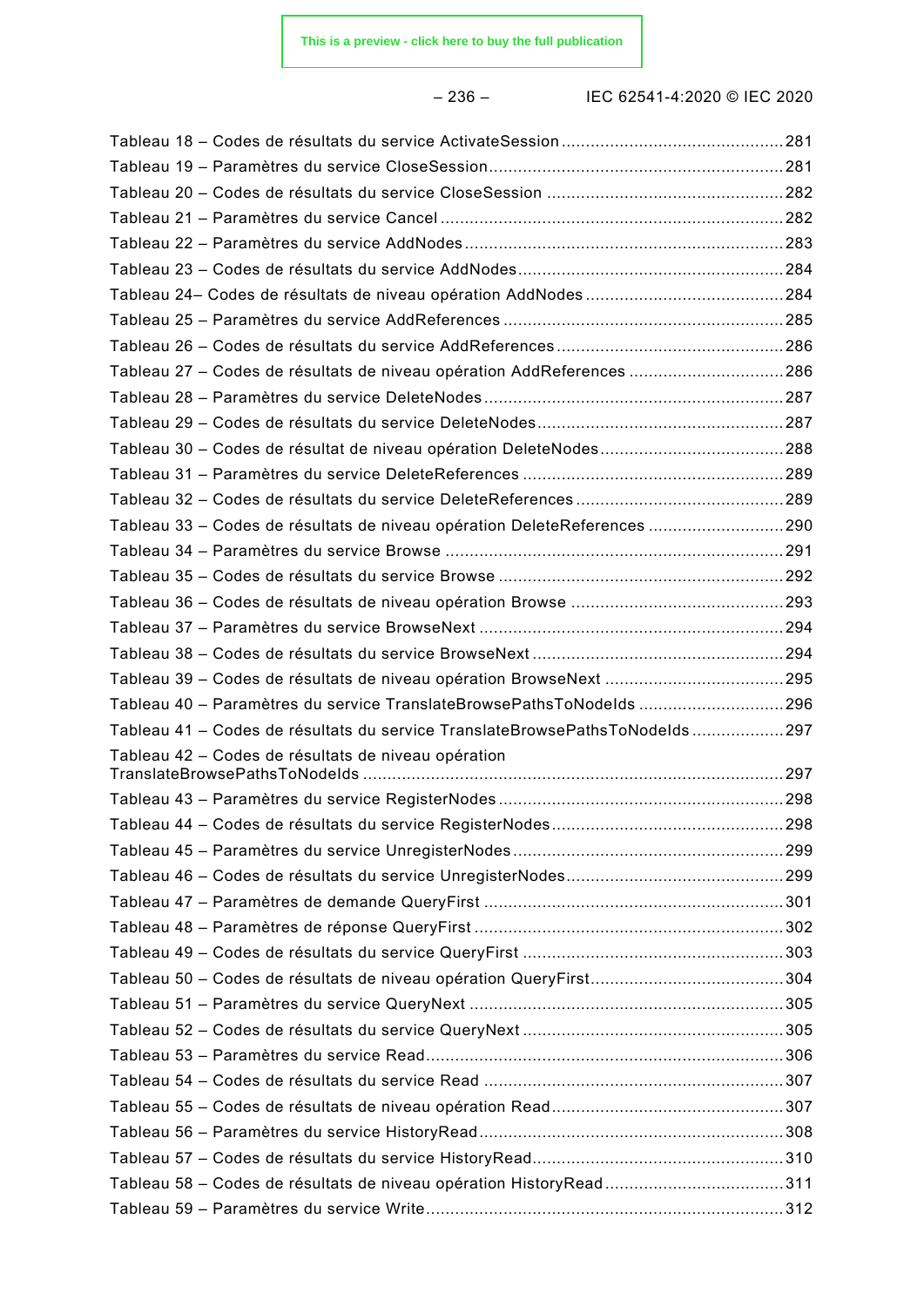IEC 62541-4:2020 © IEC 2020 – 237 –

| Tableau 64 - Codes de résultat de niveau d'opération HistoryUpdate 316         |  |
|--------------------------------------------------------------------------------|--|
|                                                                                |  |
|                                                                                |  |
|                                                                                |  |
| Tableau 68 - Codes de résultats des arguments d'entrée "Call Input"319         |  |
|                                                                                |  |
| Tableau 70 - Codes de résultats du service CreateMonitoredItems 327            |  |
| Tableau 71 - Codes de résultats de niveau opération CreateMonitoredItems328    |  |
|                                                                                |  |
| Tableau 73 - Codes de résultats du service ModifyMonitoredItems330             |  |
| Tableau 74 - Codes de résultats de niveau opération ModifyMonitoredItems330    |  |
|                                                                                |  |
|                                                                                |  |
| Tableau 77 - Codes de résultats de niveau opération SetMonitoringMode331       |  |
|                                                                                |  |
|                                                                                |  |
| Tableau 80 - Codes de résultats de niveau opération SetTriggering333           |  |
|                                                                                |  |
| Tableau 82 - Codes de résultats du service DeleteMonitoredItems334             |  |
| Tableau 83 - Codes de résultats de niveau opération DeleteMonitoredItems334    |  |
|                                                                                |  |
|                                                                                |  |
|                                                                                |  |
|                                                                                |  |
|                                                                                |  |
|                                                                                |  |
|                                                                                |  |
|                                                                                |  |
|                                                                                |  |
|                                                                                |  |
| Tableau 94 - Codes de résultats de niveau opération SetPublishingMode 349      |  |
|                                                                                |  |
|                                                                                |  |
|                                                                                |  |
|                                                                                |  |
|                                                                                |  |
|                                                                                |  |
| Tableau 101 - Codes de résultats du service TransferSubscriptions353           |  |
| Tableau 102 - Codes de résultats de niveau opération TransferSubscriptions 354 |  |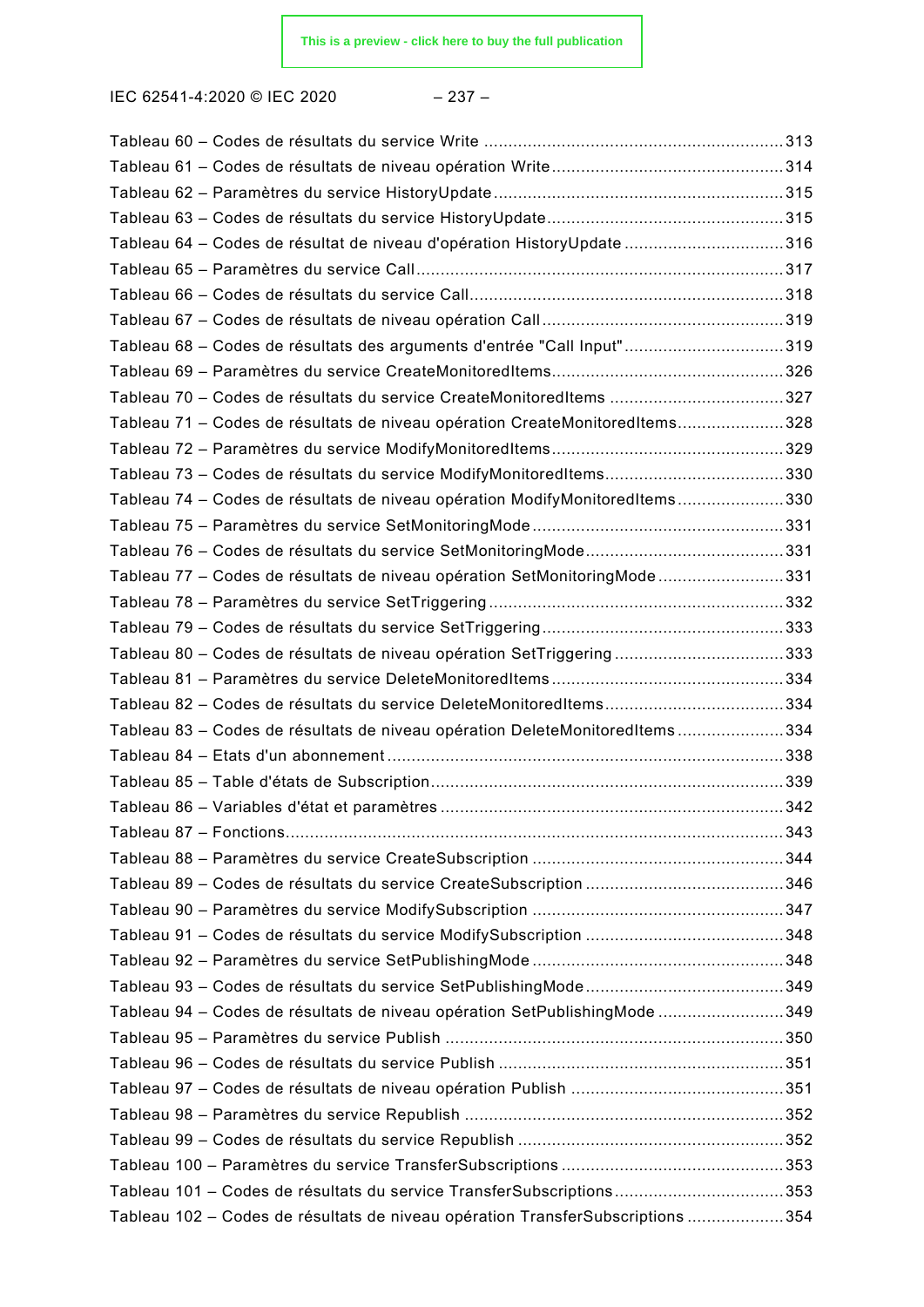– 238 – IEC 62541-4:2020 © IEC 2020

| Tableau 105 - Codes de résultats de niveau opération DeleteSubscriptions"355 |  |
|------------------------------------------------------------------------------|--|
|                                                                              |  |
|                                                                              |  |
|                                                                              |  |
|                                                                              |  |
|                                                                              |  |
|                                                                              |  |
|                                                                              |  |
|                                                                              |  |
|                                                                              |  |
|                                                                              |  |
|                                                                              |  |
|                                                                              |  |
| Tableau 118 - Codes de résultats d'opérande "ContentFilterResult"392         |  |
|                                                                              |  |
|                                                                              |  |
|                                                                              |  |
|                                                                              |  |
|                                                                              |  |
|                                                                              |  |
|                                                                              |  |
|                                                                              |  |
|                                                                              |  |
|                                                                              |  |
|                                                                              |  |
|                                                                              |  |
|                                                                              |  |
|                                                                              |  |
|                                                                              |  |
|                                                                              |  |
|                                                                              |  |
|                                                                              |  |
|                                                                              |  |
|                                                                              |  |
|                                                                              |  |
|                                                                              |  |
|                                                                              |  |
|                                                                              |  |
|                                                                              |  |
|                                                                              |  |
|                                                                              |  |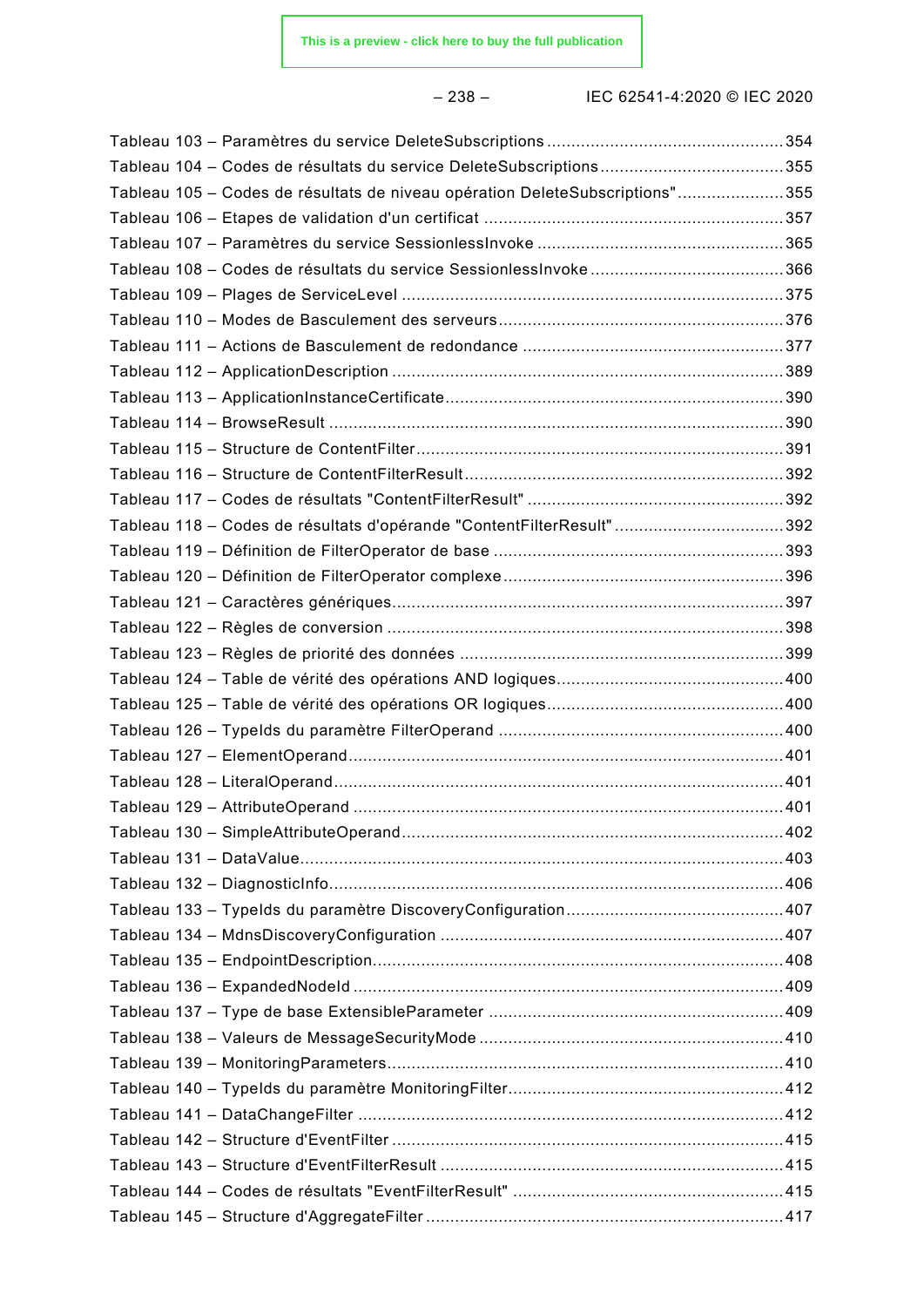IEC 62541-4:2020 © IEC 2020 – 239 –

| Tableau 181 - Ancien format secret de jeton chiffré UserIdentityToken 443 |  |
|---------------------------------------------------------------------------|--|
|                                                                           |  |
|                                                                           |  |
|                                                                           |  |
|                                                                           |  |
|                                                                           |  |
|                                                                           |  |
|                                                                           |  |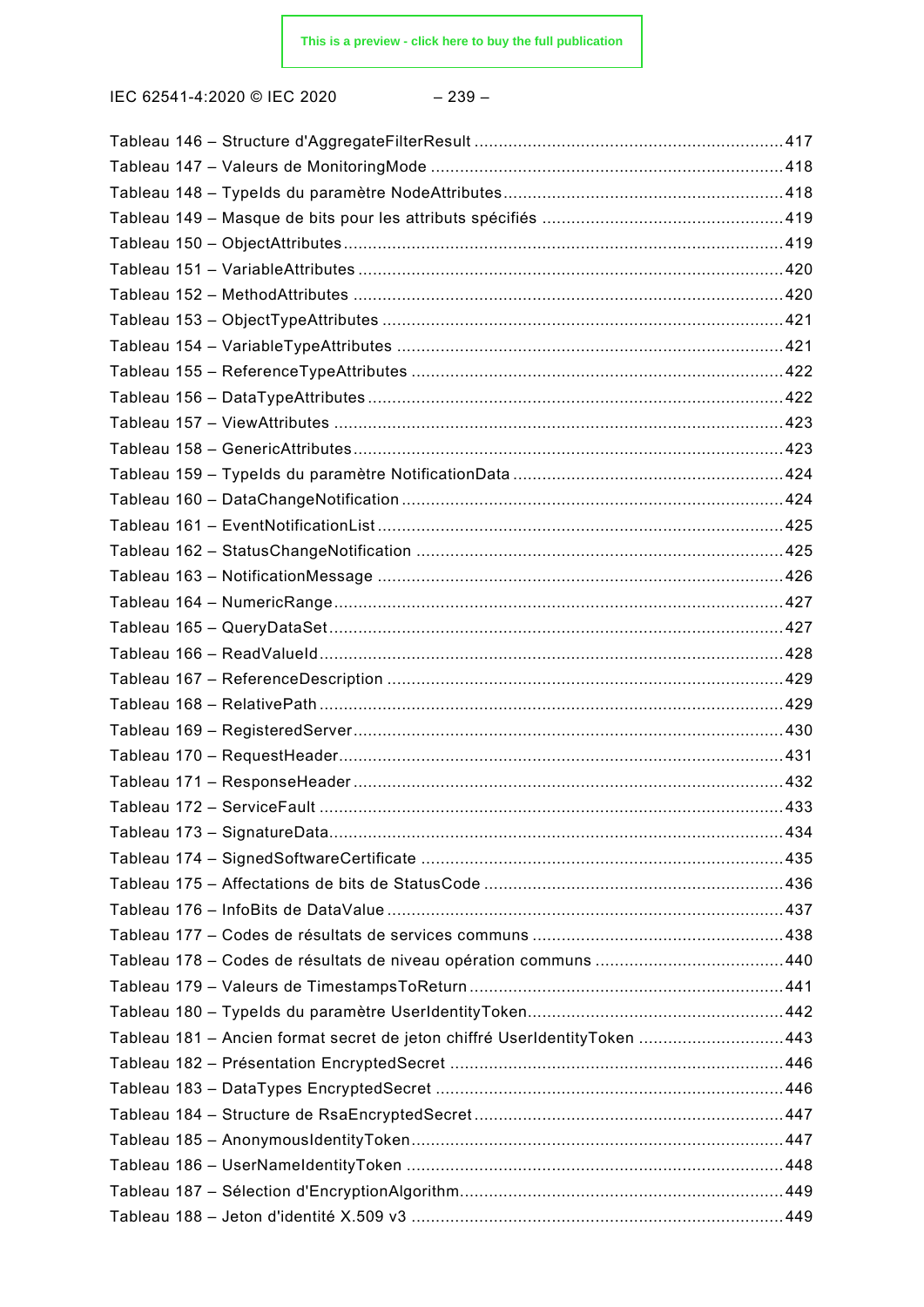– 240 – IEC 62541-4:2020 © IEC 2020

| Tableau B.21 - Exemple 6 QueryDataSets sans informations supplémentaires470 |  |
|-----------------------------------------------------------------------------|--|
|                                                                             |  |
|                                                                             |  |
|                                                                             |  |
|                                                                             |  |
|                                                                             |  |
|                                                                             |  |
|                                                                             |  |
|                                                                             |  |
|                                                                             |  |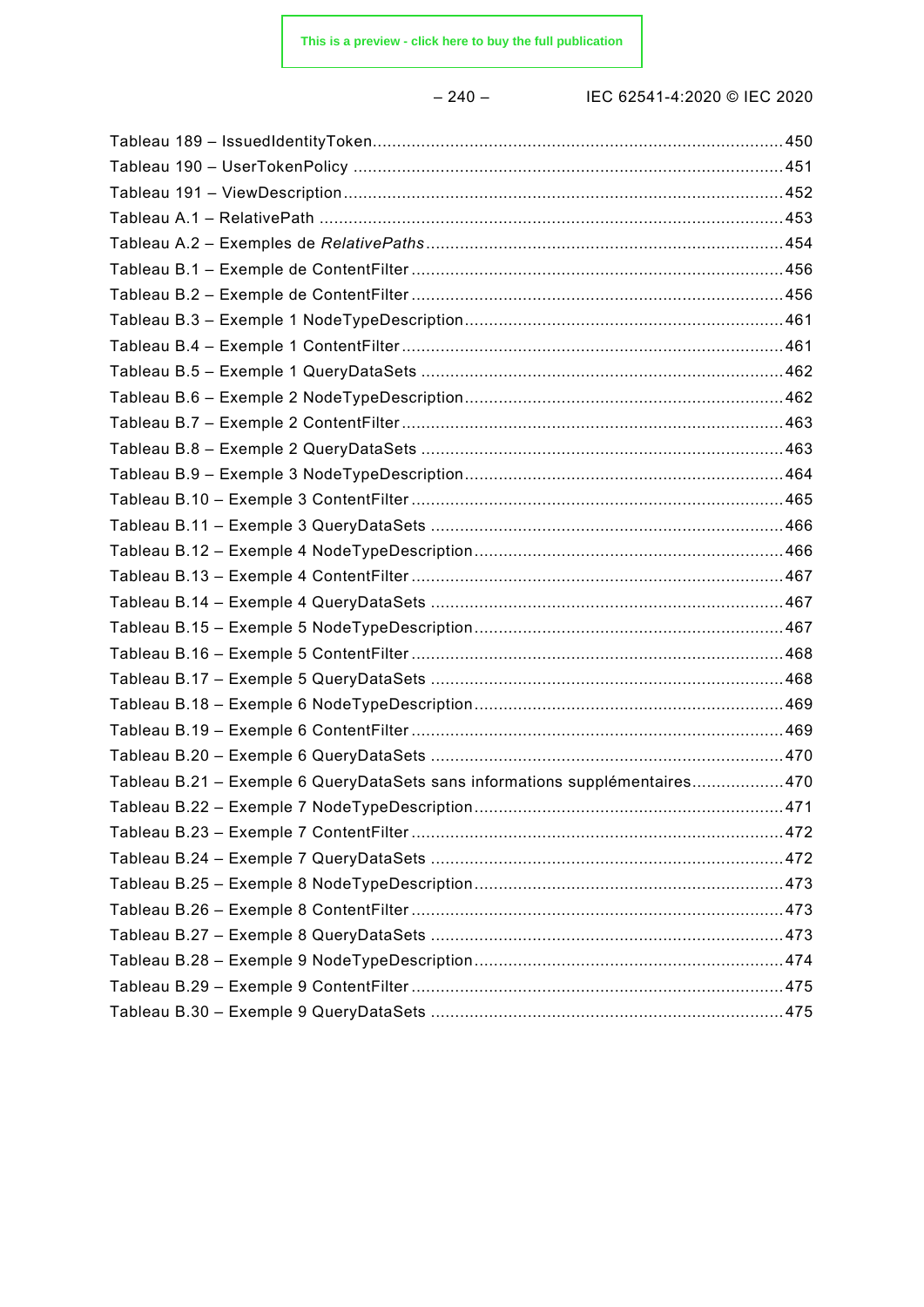IEC 62541-4:2020 © IEC 2020 – 241 –

# COMMISSION ÉLECTROTECHNIQUE INTERNATIONALE

\_\_\_\_\_\_\_\_\_\_\_\_

# **ARCHITECTURE UNIFIÉE OPC –**

# **Partie 4: Services**

## AVANT-PROPOS

- <span id="page-26-0"></span>1) La Commission Electrotechnique Internationale (IEC) est une organisation mondiale de normalisation composée de l'ensemble des comités électrotechniques nationaux (Comités nationaux de l'IEC). L'IEC a pour objet de favoriser la coopération internationale pour toutes les questions de normalisation dans les domaines de l'électricité et de l'électronique. A cet effet, l'IEC – entre autres activités – publie des Normes internationales, des Spécifications techniques, des Rapports techniques, des Spécifications accessibles au public (PAS) et des Guides (ci-après dénommés "Publication(s) de l'IEC"). Leur élaboration est confiée à des comités d'études, aux travaux desquels tout Comité national intéressé par le sujet traité peut participer. Les organisations internationales, gouvernementales et non gouvernementales, en liaison avec l'IEC, participent également aux travaux. L'IEC collabore étroitement avec l'Organisation Internationale de Normalisation (ISO), selon des conditions fixées par accord entre les deux organisations.
- 2) Les décisions ou accords officiels de l'IEC concernant les questions techniques représentent, dans la mesure du possible, un accord international sur les sujets étudiés, étant donné que les Comités nationaux de l'IEC intéressés sont représentés dans chaque comité d'études.
- 3) Les Publications de l'IEC se présentent sous la forme de recommandations internationales et sont agréées comme telles par les Comités nationaux de l'IEC. Tous les efforts raisonnables sont entrepris afin que l'IEC s'assure de l'exactitude du contenu technique de ses publications; l'IEC ne peut pas être tenue responsable de l'éventuelle mauvaise utilisation ou interprétation qui en est faite par un quelconque utilisateur final.
- 4) Dans le but d'encourager l'uniformité internationale, les Comités nationaux de l'IEC s'engagent, dans toute la mesure possible, à appliquer de façon transparente les Publications de l'IEC dans leurs publications nationales et régionales. Toutes divergences entre toutes Publications de l'IEC et toutes publications nationales ou régionales correspondantes doivent être indiquées en termes clairs dans ces dernières.
- 5) L'IEC elle-même ne fournit aucune attestation de conformité. Des organismes de certification indépendants fournissent des services d'évaluation de conformité et, dans certains secteurs, accèdent aux marques de conformité de l'IEC. L'IEC n'est responsable d'aucun des services effectués par les organismes de certification indépendants.
- 6) Tous les utilisateurs doivent s'assurer qu'ils sont en possession de la dernière édition de cette publication.
- 7) Aucune responsabilité ne doit être imputée à l'IEC, à ses administrateurs, employés, auxiliaires ou mandataires, y compris ses experts particuliers et les membres de ses comités d'études et des Comités nationaux de l'IEC, pour tout préjudice causé en cas de dommages corporels et matériels, ou de tout autre dommage de quelque nature que ce soit, directe ou indirecte, ou pour supporter les coûts (y compris les frais de justice) et les dépenses découlant de la publication ou de l'utilisation de cette Publication de l'IEC ou de toute autre Publication de l'IEC, ou au crédit qui lui est accordé.
- 8) L'attention est attirée sur les références normatives citées dans cette publication. L'utilisation de publications référencées est obligatoire pour une application correcte de la présente publication.
- 9) L'attention est attirée sur le fait que certains des éléments de la présente Publication de l'IEC peuvent faire l'objet de droits de brevet. L'IEC ne saurait être tenue pour responsable de ne pas avoir identifié de tels droits de brevets et de ne pas avoir signalé leur existence.

La Norme internationale IEC 62541-4 a été établie par le sous-comité 65E: Les dispositifs et leur intégration dans les systèmes de l'entreprise, du comité d'études 65 de l'IEC: Mesure, commande et automation dans les processus industriels.

Cette troisième édition annule et remplace la deuxième édition parue en 2015. Cette édition constitue une révision technique.

Cette édition inclut les modifications techniques majeures suivantes par rapport à l'édition précédente:

- a) ajout de la capacité à renvoyer toutes les données des éléments surveillés dans un abonnement à l'aide de la méthode ResendData;
- b) ajout de la prise en charge pour les abonnements durables (durée de vie en heures ou en jours);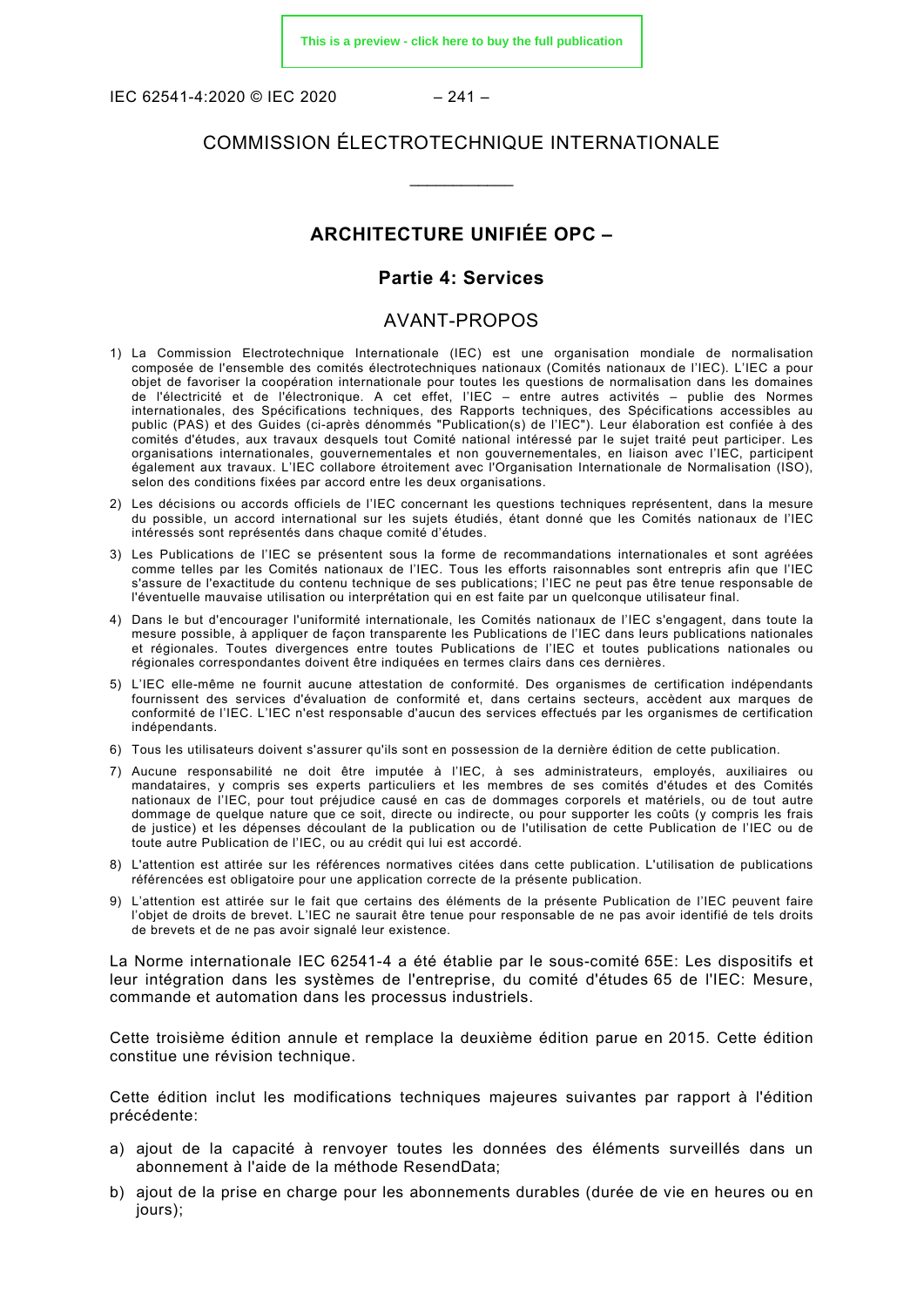$$
-242-
$$

– 242 – IEC 62541-4:2020 © IEC 2020

- c) ajout des services Register2 et FindServersOnNetwork pour prendre en charge le mécanisme de découverte sur l'ensemble du réseau à l'aide de filtres de capacités;
- d) suppression de la définition des certificats de logiciel (seront définis dans une édition ultérieure);
- e) enrichissement et révision partielle de la définition de la redondance; ajout de définitions des sous-plages pour ServiceLevel et ajout de termes supplémentaires pour la redondance;
- f) ajout d'un paragraphe expliquant comment utiliser les Services d'autorisation pour demander des jetons d'accès utilisateur;
- g) ajout des jetons JSON Web (JWT) comme nouveau jeton d'utilisateur;
- h) ajout du concept d'invocation de service sans session;
- i) ajout d'une structure générique permettant de transmettre n'importe quel nombre d'attributs dans le service AddNotes;
- j) ajout d'une exigence relative à la protection contre les attaques de jeton d'identité utilisateur;
- k) ajout du nouveau format EncryptedSecret pour les jetons d'identité utilisateur.

Le texte de cette norme est issu des documents suivants:

| <b>FDIS</b>  | Rapport de vote |
|--------------|-----------------|
| 65E/716/FDIS | 65E/732/RVD     |

Le rapport de vote indiqué dans le tableau ci-dessus donne toute information sur le vote ayant abouti à l'approbation de cette Norme internationale.

Ce document a été rédigé selon les Directives ISO/IEC, Partie 2.

Dans l'ensemble du présent document et dans les autres parties de la série IEC 62541, certaines conventions de document sont utilisées:

Le format *italique* est utilisé pour mettre en évidence un terme défini ou une définition qui apparaît à l'Article 3 dans l'une des parties de la série.

Le format *italique* est également utilisé, à quelques exceptions près, pour mettre en évidence le nom d'un paramètre d'entrée ou de sortie de service, ou le nom d'une structure ou d'un élément de structure habituellement défini dans les tableaux.

Par ailleurs, les *termes* et les *noms en italique* sont souvent écrits en camel-case (pratique qui consiste à joindre, sans espace, les éléments des mots ou expressions composés, la première lettre de chaque élément étant en majuscule). Par exemple, le terme défini est *AddressSpace* et non Espace d'adressage. Cela permet de mieux comprendre qu'il existe une définition unique pour *AddressSpace*, et non deux définitions distinctes pour Espace et pour Adressage.

Une liste de toutes les parties de la série IEC 62541, publiées sous le titre général *Architecture unifiée OPC*, peut être consultée sur le site web de l'IEC.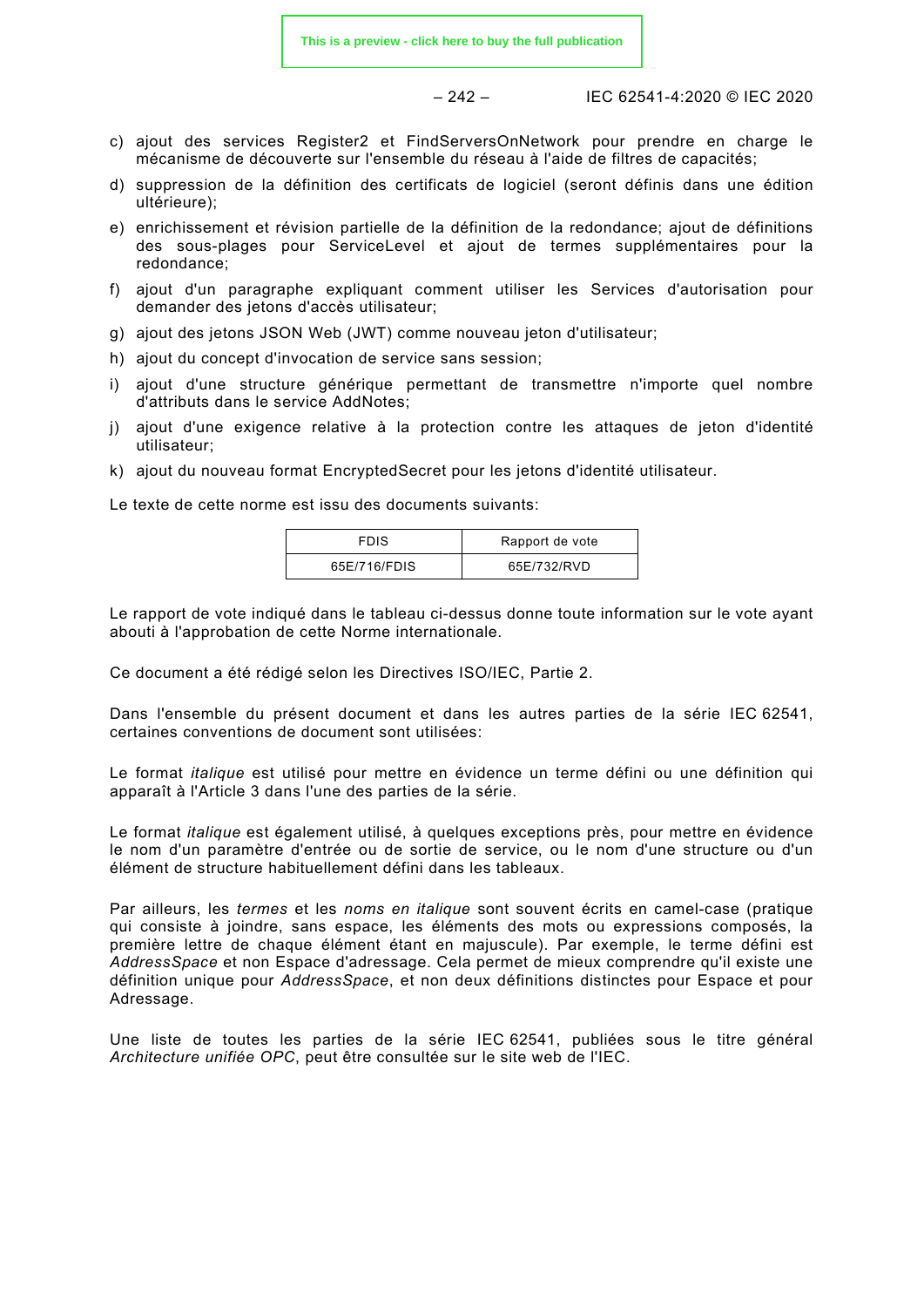IEC 62541-4:2020 © IEC 2020 – 243 –

Le comité a décidé que le contenu de ce document ne sera pas modifié avant la date de stabilité indiquée sur le site web de l'IEC sous "http://webstore.iec.ch" dans les données relatives au document recherché. A cette date, le document sera

- reconduit,
- supprimé,
- remplacé par une édition révisée, ou
- amendé.

**IMPORTANT – Le logo** *"colour inside"* **qui se trouve sur la page de couverture de cette publication indique qu'elle contient des couleurs qui sont considérées comme utiles à une bonne compréhension de son contenu. Les utilisateurs devraient, par conséquent, imprimer cette publication en utilisant une imprimante couleur.**